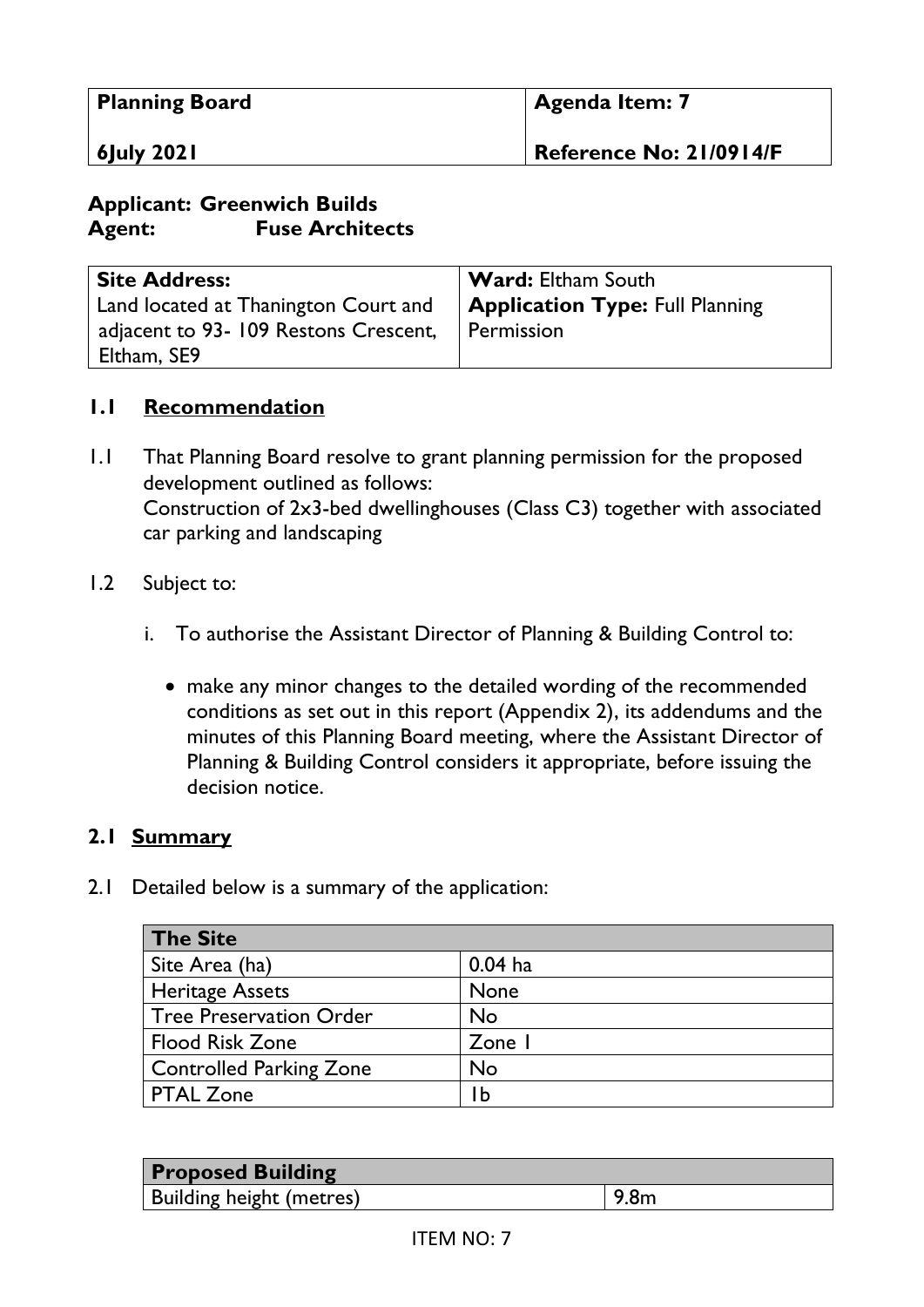| <b>Housing</b>                   |                  |
|----------------------------------|------------------|
| Units proposed                   | $2x$ 3b5 $p$     |
| Affordable Housing/ Tenure       | 100% social rent |
| Split                            |                  |
| Complies with Technical housing  | Yes              |
| standards - nationally described |                  |
| space standard and London Plan   |                  |
| standards?                       |                  |
|                                  |                  |

| Transportation |                                           |     |
|----------------|-------------------------------------------|-----|
| Car Parking    | No. existing car parking spaces           |     |
|                | No. Proposed Car Parking<br><b>Spaces</b> |     |
| Cycle Parking  | No. Proposed Cycle Parking                |     |
|                | Complies with policy                      | Yes |

| <b>Sustainability / Energy</b>          |         |  |
|-----------------------------------------|---------|--|
| Reduction in CO2 Emissions over the     | 102.85% |  |
| <b>Building Regulations Part L 2013</b> |         |  |
| <b>Target Emission Rate</b>             |         |  |

| <b>Public Consultation</b>     |  |  |
|--------------------------------|--|--|
| Number in Support              |  |  |
| Number of objections           |  |  |
| (Addressed in section 6 of the |  |  |
| report)                        |  |  |

- 2.2 The report details all relevant national, regional and local policy implications of the scheme, including supplementary planning guidance.
- 2.3 The application is considered acceptable and is recommended for approval as set out in section 1 of this report.

# **3.0 Relevant Planning History**

3.1 There is no relevant planning history on this site.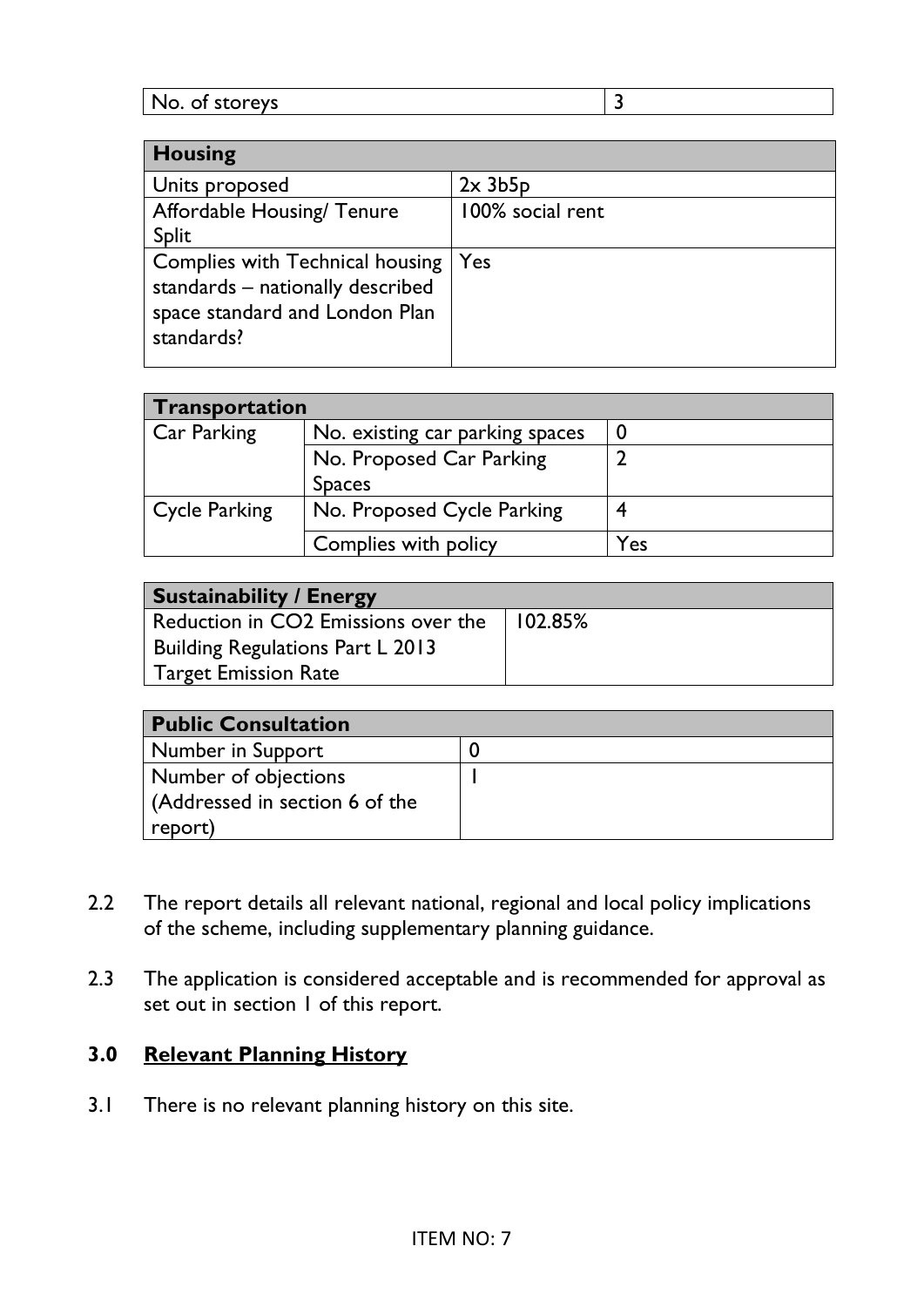# **4.0 Site Description**

- 4.1 The application site is triangular in shape and consists of an area of hard standing approximately 0.04 hectares. There are 6 trees located within the red line and 9 around the perimeter. The site is located at the rear of Thanington Court off Restons Crescent and is vacant with no built structures on the site.
- 4.2 The site is hoarded on the southern boundary with timber and brick boundary walls on the west and east boundaries respectively. The eastern boundary of the site forms the borough boundary between the Royal Borough of Greenwich and the London Borough of Bexley.



**Figure 1 Borough boundary (red Greenwich, blue Bexley)** 

4.3 There is a significant level change from Parish Gate Drive outside the eastern boundary and the southern boundary of the site at Thanington Court. The surrounding area is predominantly residential in character with two storey semi- detached and terraced dwellings in addition to 3 and 5 storey flatted blocks.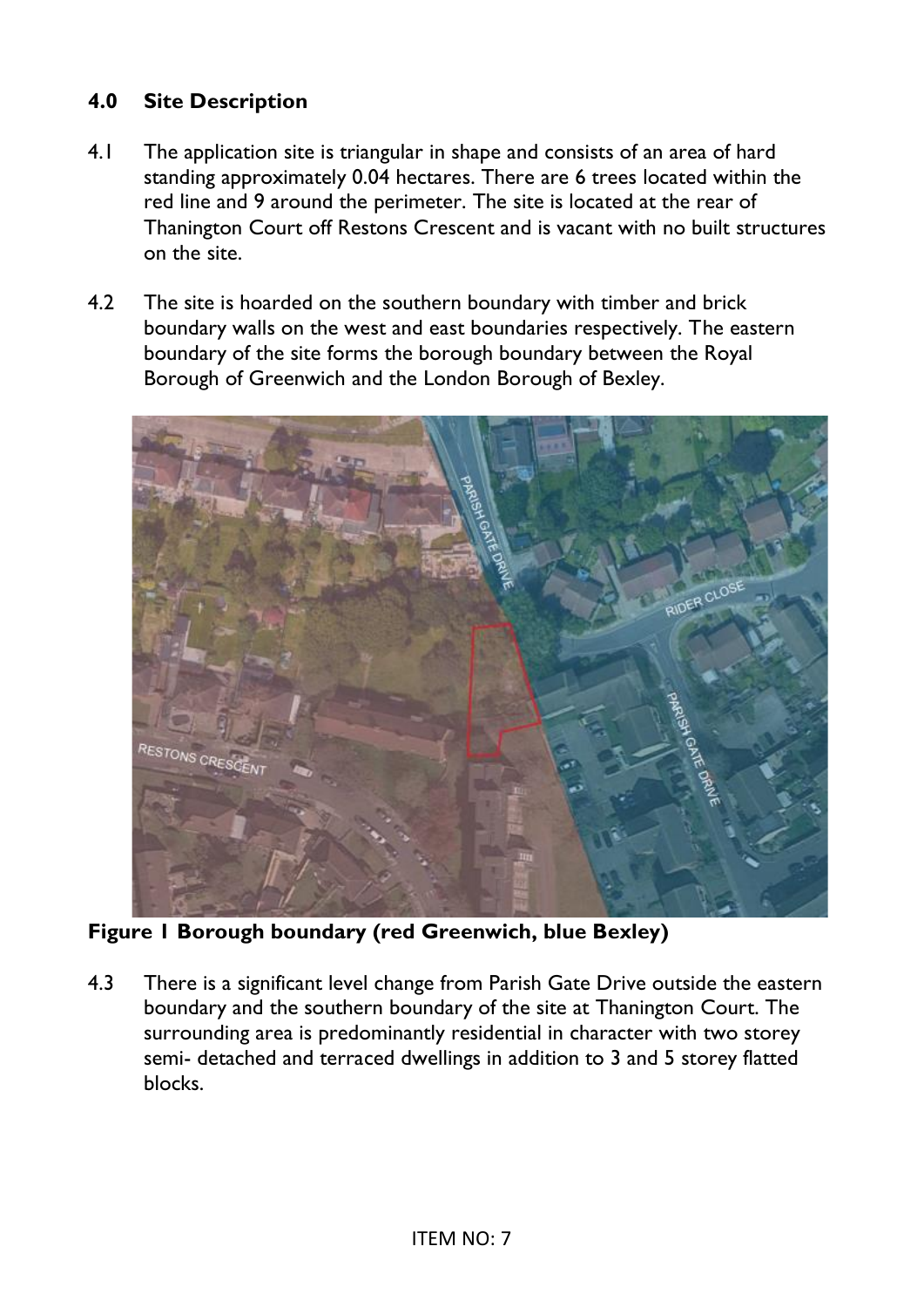

# **Figure 2 Site Location Plan**

- 4.4 The site has a PTAL rating of 1b (which is considered to be poor on a scale of 1-6 with 6 being the highest) and is also located within a Flood Risk Zone of 1 which indicates a low risk of flooding from river and fluvial sources.
- 4.5 The site is not located in a conservation area or located within the proximity of other heritage assets.

# **5.0 Proposal**

- 5.1 The proposed development is for the construction of 2x 3b5p dwellings together with the provision of 2 parking spaces. The proposed dwellings would be 3 storeys and constructed to wheelchair accessibility level of M4(2).
- 5.2 Each unit would have a garden area of 111.4m2 and 91.6m2. Access would be provided from Parish Gate Drive to the east of Thanington Court to the south.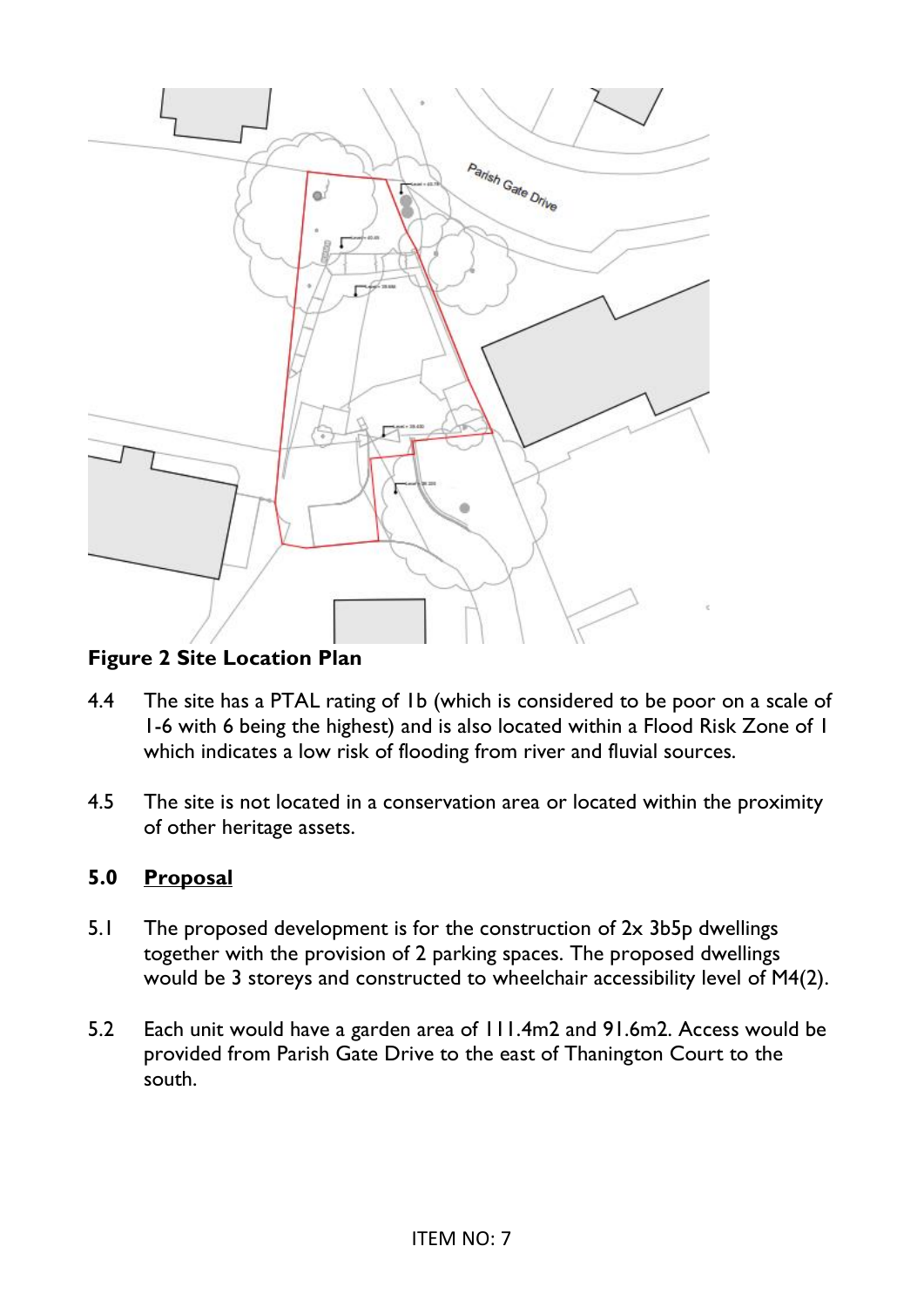

**Figure 3 Proposed site plan** 

5.3 The buildings would have pitched roofslopes a red brick finish with dark metal balustrades and windows. A darker brick is proposed for decorative elements around the windows. New boundary walls consisting of a light brick with railings are also proposed around the eastern and southern boundaries of the site.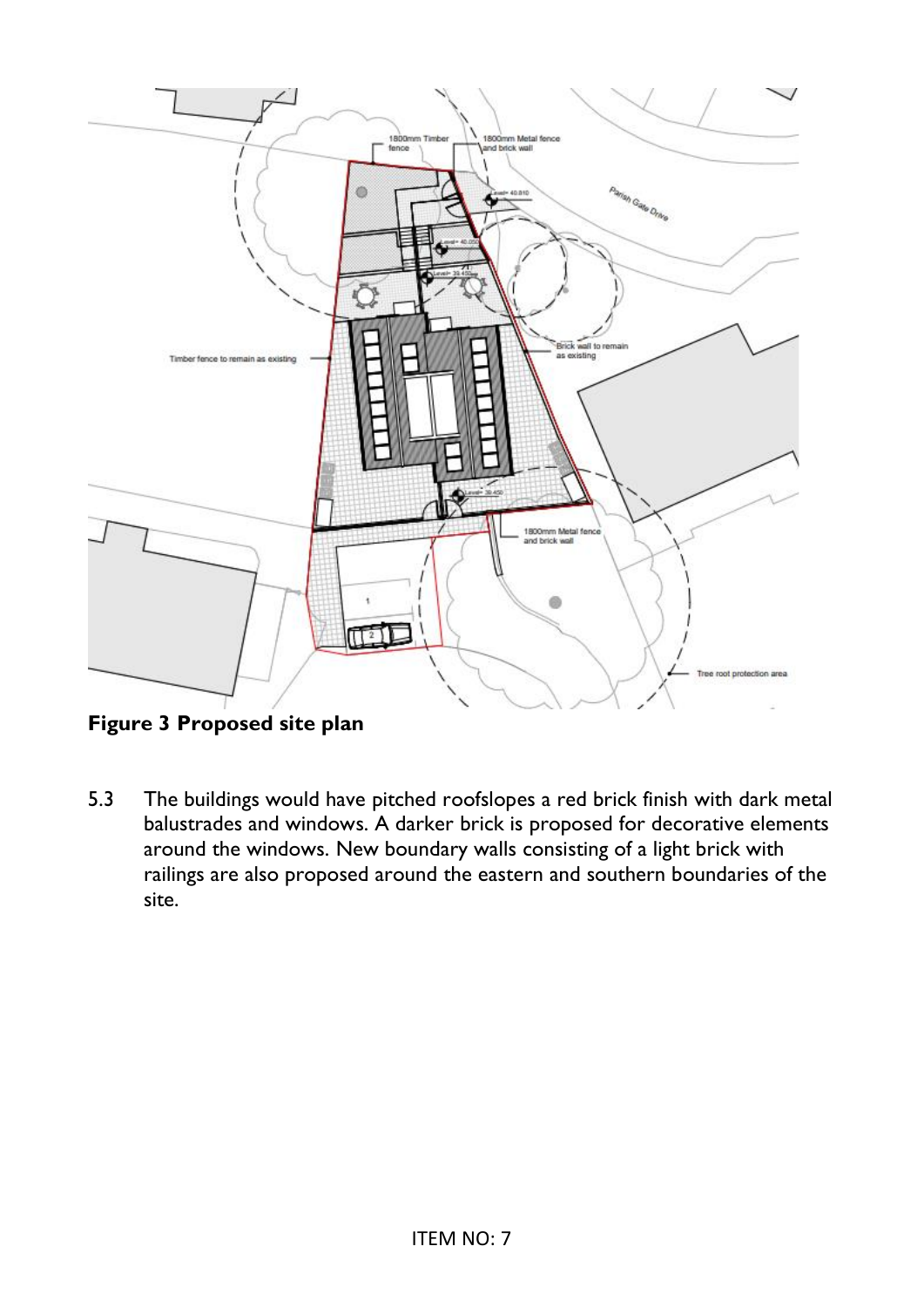

**Figure 4 Proposed southern elevation** 

# **6.0 Consultation**

#### **Statutory Consultees**

6.1 A summary of the consultation responses received along with the officer comments are set out in table below:

| <b>Details of</b><br><b>Representation</b> | <b>Summary of Comments   Officers comments</b> |              |
|--------------------------------------------|------------------------------------------------|--------------|
| <b>Thames Water   No Comments</b>          |                                                | <b>Noted</b> |

**Council Departments**<br>**6.2** A summary of the consult A summary of the consultation responses received along with the officer comments are set out in table below:

| <b>Details of</b>                         | <b>Summary of Comments   Officers comments</b> |                                                                                                                                        |
|-------------------------------------------|------------------------------------------------|----------------------------------------------------------------------------------------------------------------------------------------|
| Representation                            |                                                |                                                                                                                                        |
| <b>Waste Services</b>                     | No objections.                                 | <b>Noted</b>                                                                                                                           |
| <b>Design</b>                             | No objections                                  | <b>Noted</b>                                                                                                                           |
| <b>Environmental</b><br><b>Protection</b> | No comment.                                    | Conditions relating to<br>contamination, verification<br>and remediation are<br>proposed. (Refer to<br>Appendix 2 for the<br>wording). |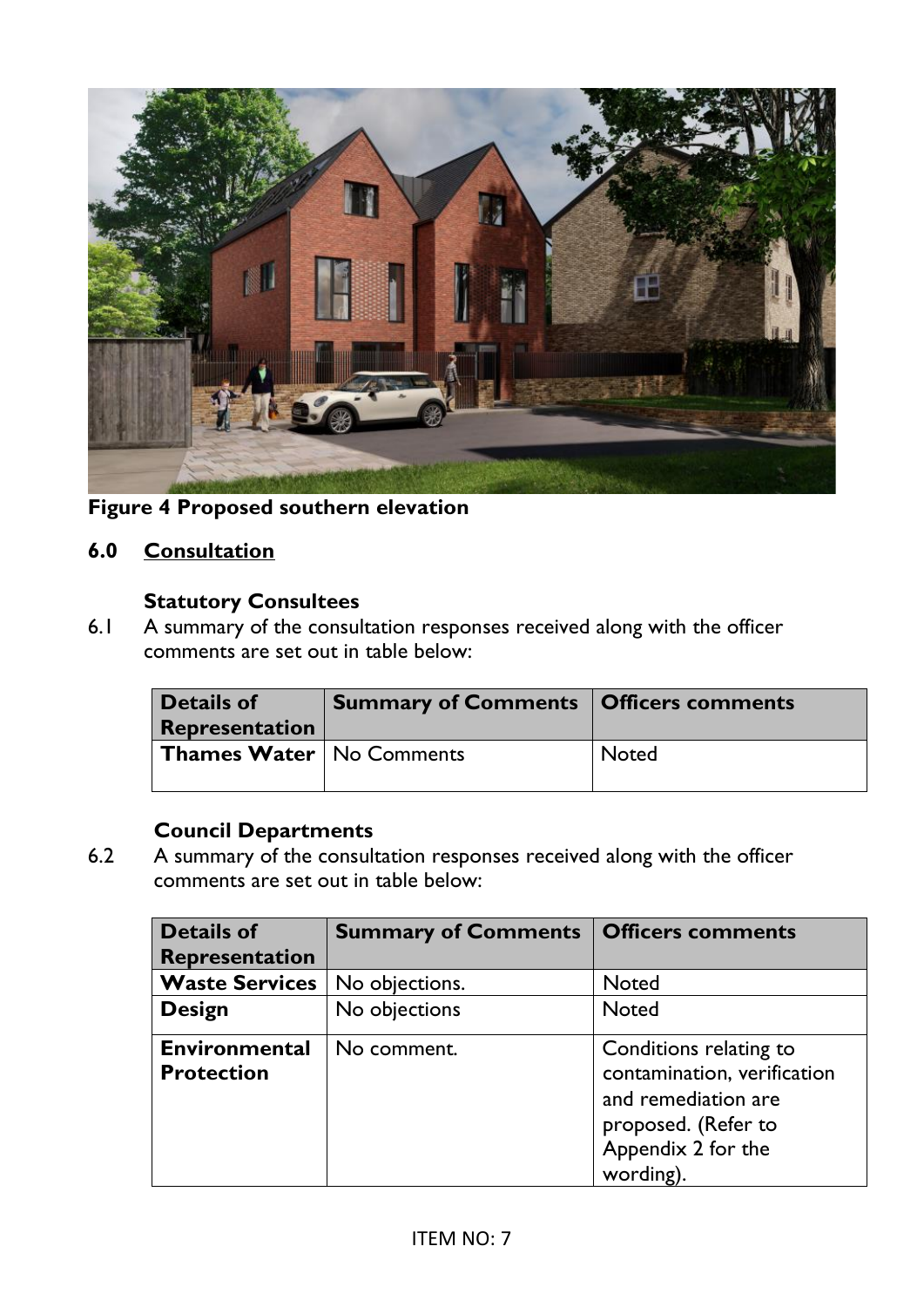| Occupational<br><b>Therapist</b>                 | Acceptable in principle, no<br>objections subject to<br>confirming detailed layouts<br>at design stage which would<br>be secured by condition.     | Conditions have been<br>included to ensure the<br>development meets the<br>accessible design<br>requirements (Refer to<br>appendix 2 for the full<br>wording of these). |
|--------------------------------------------------|----------------------------------------------------------------------------------------------------------------------------------------------------|-------------------------------------------------------------------------------------------------------------------------------------------------------------------------|
| <b>Sustainability</b>                            | No objections subject to<br>securing detailed<br>information regarding<br>carbon calculations, energy<br>savings and biodiversity<br>improvements. | Conditions are proposed in<br>Appendix 2.                                                                                                                               |
| Transportation<br>and Highways<br><b>Officer</b> | No objections                                                                                                                                      | <b>Noted</b>                                                                                                                                                            |

# **Other**

| <b>Bexley Council</b>   No objections subject to | Noted. The applicant has   |
|--------------------------------------------------|----------------------------|
| works related to the                             | been made aware and will   |
| pedestrian access via Parish                     | contact the relevant       |
| <b>Gate Drive within Bexley</b>                  | department. The boundary   |
| are carried out satisfactorily                   | treatment design is        |
| in contact with street scene                     | otherwise considered to be |
| services                                         | acceptable.                |

# **Public Consultation**

- 6.3 A total of 53 letters were sent to surrounding properties and 2 site notices were also displayed near the site. One objection has been received which is summarised below.
- 6.4 The Eltham Society were also consulted, and no comments were received.

| <b>Summary of Comments</b> |                                   | <b>Officers comments</b> |                                   |
|----------------------------|-----------------------------------|--------------------------|-----------------------------------|
|                            | Adverse effect on the residential |                          | • The impact on residential       |
|                            | amenity, due to noise, increased  |                          | amenity is assessed in section 12 |
|                            | vehicle movements, noise from     |                          | of this report and due to the     |
|                            | future residents, disturbance,    |                          | modest number of units            |
|                            | overlooking, loss of privacy and  |                          | proposed, respectful height and   |
|                            | overshadowing                     |                          | massing, there would not be any   |
|                            |                                   |                          | significant impacts on            |
|                            |                                   |                          | neighbouring residential amenity  |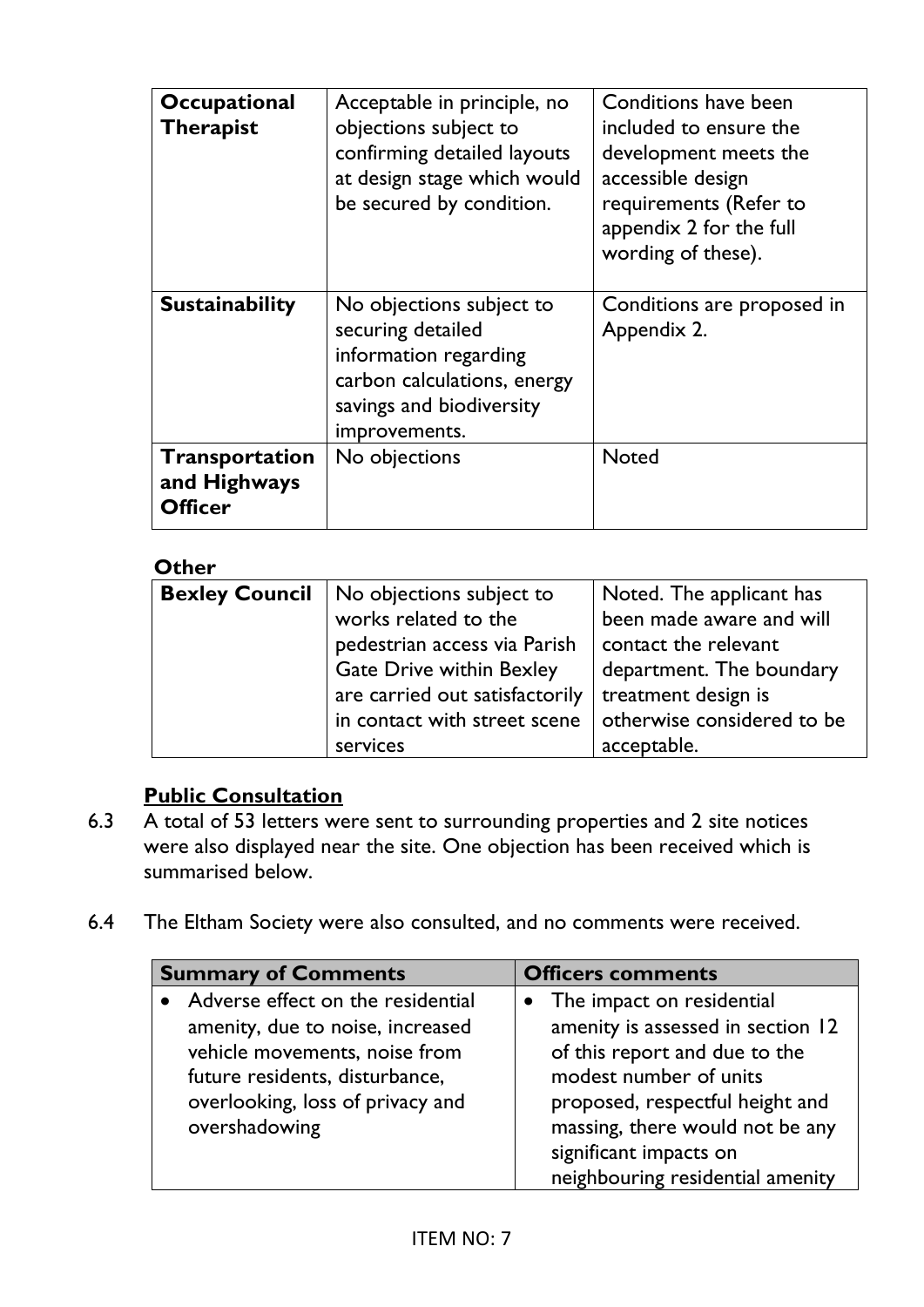| Increased strain on parking                     | The proposed development for<br>two units would not result in<br>significant increase in parking                                                                                                                                            |
|-------------------------------------------------|---------------------------------------------------------------------------------------------------------------------------------------------------------------------------------------------------------------------------------------------|
| Loss of light                                   | A daylight/ sunlight assessment<br>has been submitted which<br>demonstrates that there would<br>be no significant loss of light                                                                                                             |
| Density is too high and loss of<br>green space  | The site is not designated green<br>$\bullet$<br>space and the proposed density is<br>considered appropriate for the<br>sit with all space requirements<br>met.                                                                             |
| Design not in keeping with the area             | The design which incorporates<br>$\bullet$<br>pitches roofslopes and redbrick is<br>considered to respect the<br>streetscene and in comparison,<br>to the existing unused site would<br>result in an enhancement.                           |
| Development is overbearing and<br>loss of views | The proposed development does<br>$\bullet$<br>not directly obstruct<br>neighbouring habitable windows.<br>The three-storey height which<br>matches building heights in the<br>area would be in keeping with<br>the surrounding development. |

# **7.0 Planning Context**

- 7.1 This application is considered in accordance with national, regional and local planning policies and Supplementary Planning Guidance / Documents.
	- **National Planning Policy Framework (NPPF – 2018)**
	- **National Planning Practice Guidance**
	- **Technical Housing Standards – Nationally Described Space Standard (Department for Communities and Local Government – March 2015)**
	- **The London Plan (March 2021)** Full details of relevant policies refer to Appendix 3.
	- **The Royal Greenwich Local Plan: Core Strategy with Detailed Policies ("Core Strategy" – 2014) -** Full details of relevant policies refer to Appendix 3.
	- For full details of relevant SPD / Documents refer to Appendix 3.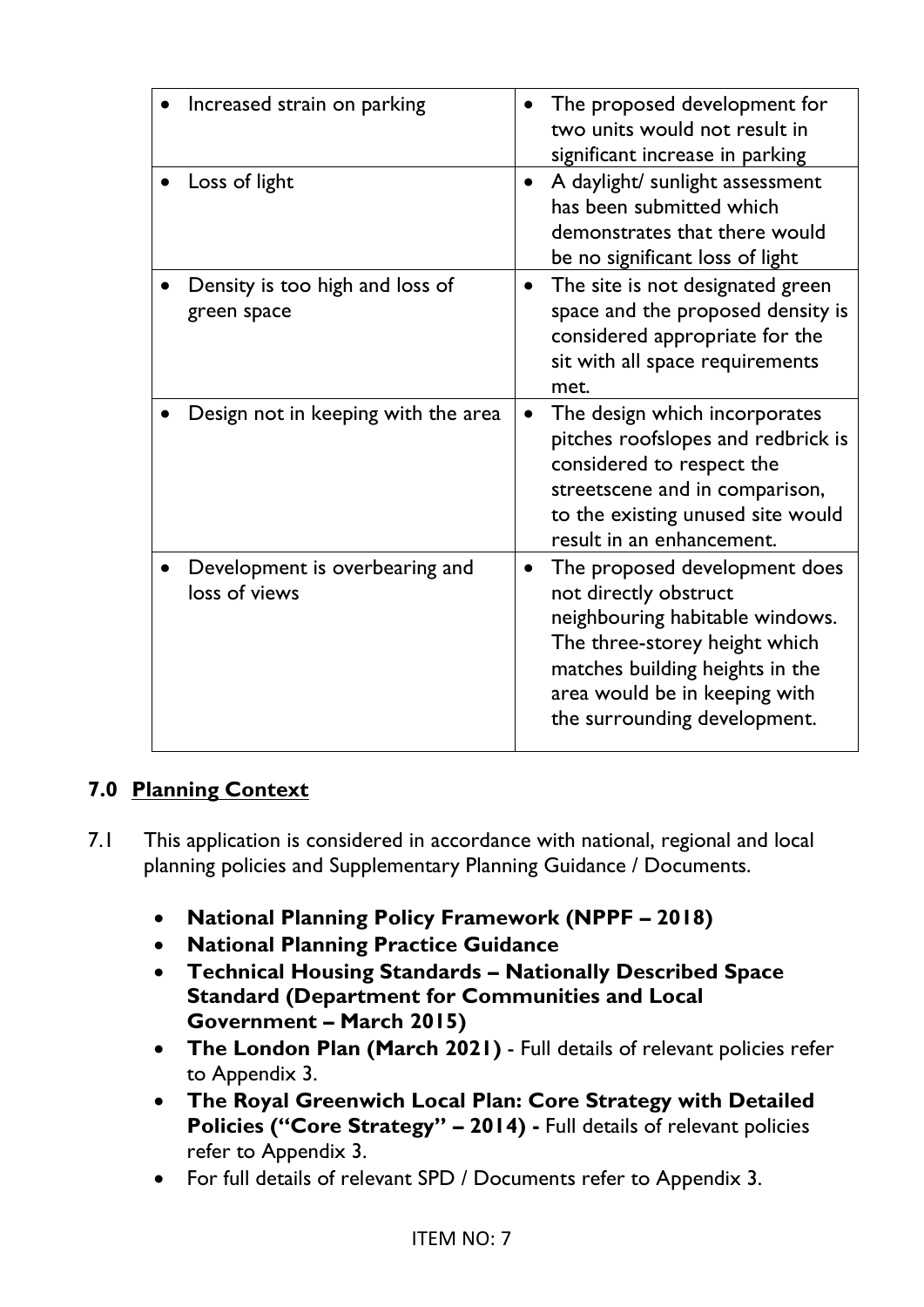# **8.0 Material Planning Considerations**

- 8.1 This section of the report provides an assessment of the proposed development and the principal issues that need to be considered in the determination of the planning application (Ref: 21/0914/F):
	- Principle of Development (section 9)
	- Housing (section 10)
	- Design (section 11)
	- Impact on neighbouring amenity (section 12)
	- Standard of Accommodation (section 13)
	- Environmental Health (section 14)
	- Transport and Highways (section 15)
	- Biodiversity (section 16)
	- Sustainability (section 17)
	- Mayoral Community Infrastructure Levy (MCIL) (section 18)
	- RBG CIL (section 19)
	- Implications for Disadvantaged Groups (section 20)
	- Conclusion (21)

#### **9.0 Principle of Development**

#### Residential use

- 9.1 The National Planning Policy Framework (NPPF) requires the delivery of a wide choice of high-quality homes and to boost significantly the supply of housing and development of brownfield sites. The Core Strategy (2014) sets a housing delivery target of 2,595 per year with the London Plan setting a target of 2,824 per year.
- 9.2 There are also 20,000 households on the Council waiting list across 1-bed units, 2-bed units and family housing. It is clear therefore that there is significant demand for housing and in particular social housing across the borough which is not currently being met.
- 9.1 Policy H(c) sets out clear requirements to prevent new infill development from adversely affecting the local environment and character.
- 9.2 The proposed 2 social rented residential units would make a valuable contribution to the delivery of additional housing within Greenwich, in particular social housing of which there is a significant demand, boosting the supply of housing in accordance with the NPPF in accordance with the objectives of the London Plan and Royal Borough of Greenwich's (RBG) Core Strategy.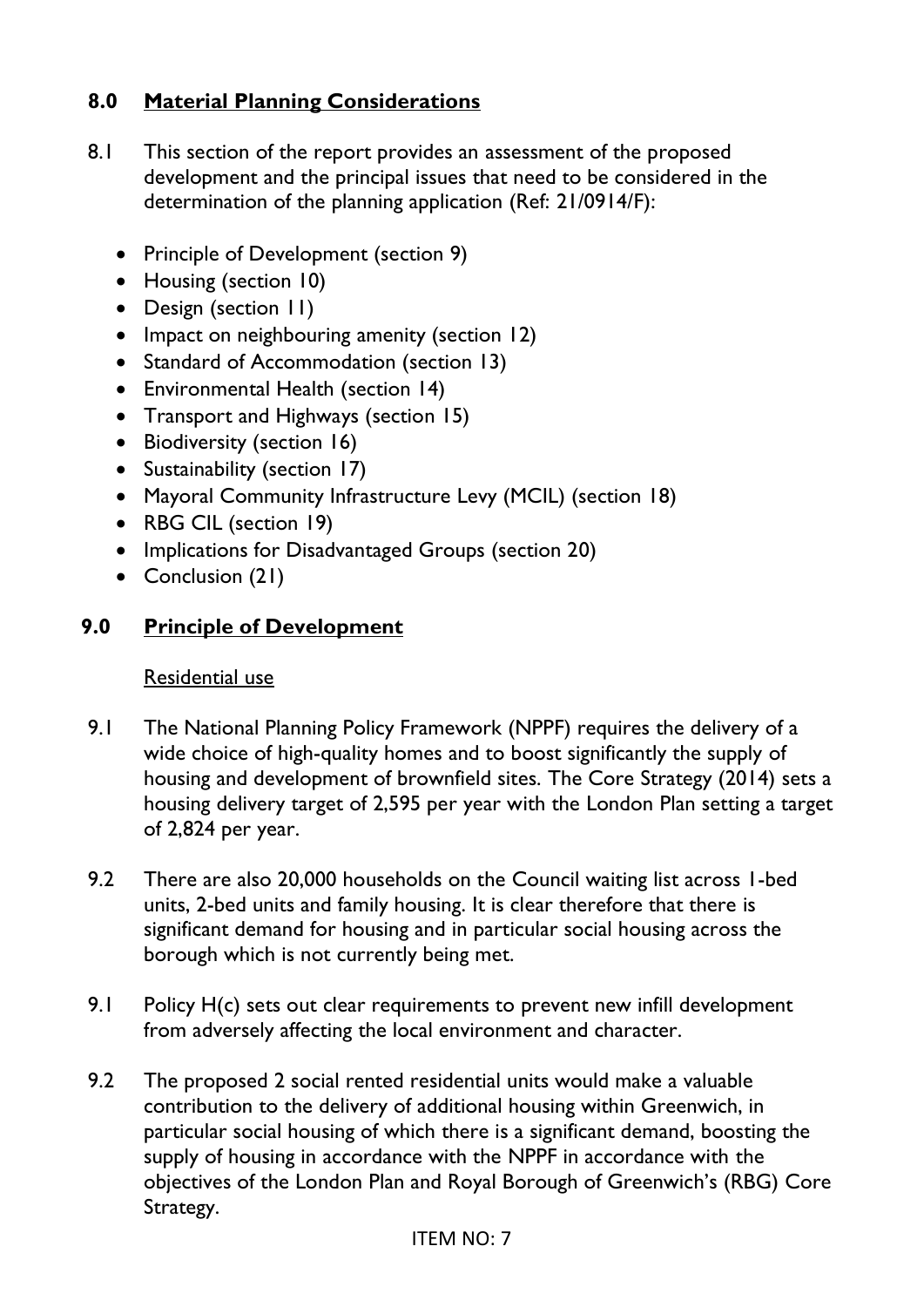9.3 The use of brownfield land is also welcomed and as detailed below would respect the character of the area and would not significantly impact the residential amenity of surrounding residents. The principle of residential development is therefore considered to be acceptable.

# **10.0 Housing**

- 10.1 Policy H2 of the Core Strategy encourages a full range of housing choice and policy H3 states that affordable housing should be provided for developments of 10 or more.
- 10.2 Policy H5 of the Core Strategy (2014) and Policy D7 of the London Plan (2021) requires 10% of the dwellings to be built to full wheelchair standards detailed in Building Regulations requirement M4 (3) 'wheelchair user dwellings' and that that 90% of units meet Building Regulations requirement M4 (2) 'accessible and adaptable dwellings'.
- 10.3 The proposed scheme consists of 2x 3b5p dwelling houses and are 100% affordable units provided at social rents. They would be made available to residents on the Council's Housing Register. This is acceptable and would contribute to addressing the significant housing need in the borough.
- 10.4 All units would be constructed in line with part M4(2) wheelchair accessibility which is also welcomed. The Council's Housing Occupational Therapist has reviewed the layouts of the proposed dwellings and in principle agree that the requirements can be met. Full details would be secured by condition.
- 10.5 The proposed housing mix and tenure is therefore considered to be acceptable and the high level of affordable housing and family units is welcomed.

# **11.0 Design**

- 11.1 The NPPF, Policies D3, D4 and D5 of the London Plan (2021) and policies H(c) and DH1 of the Core Strategy (2014) requires new dwellings to be of high quality and enhance local context by delivering buildings and spaces that positively respond to local distinctiveness through their layout, orientation, scale, appearance and shape.
- 11.2 The surrounding area is residential in character with existing properties ranging from 2-5 storeys with a mix of roof types constructed with red and yellow bricks.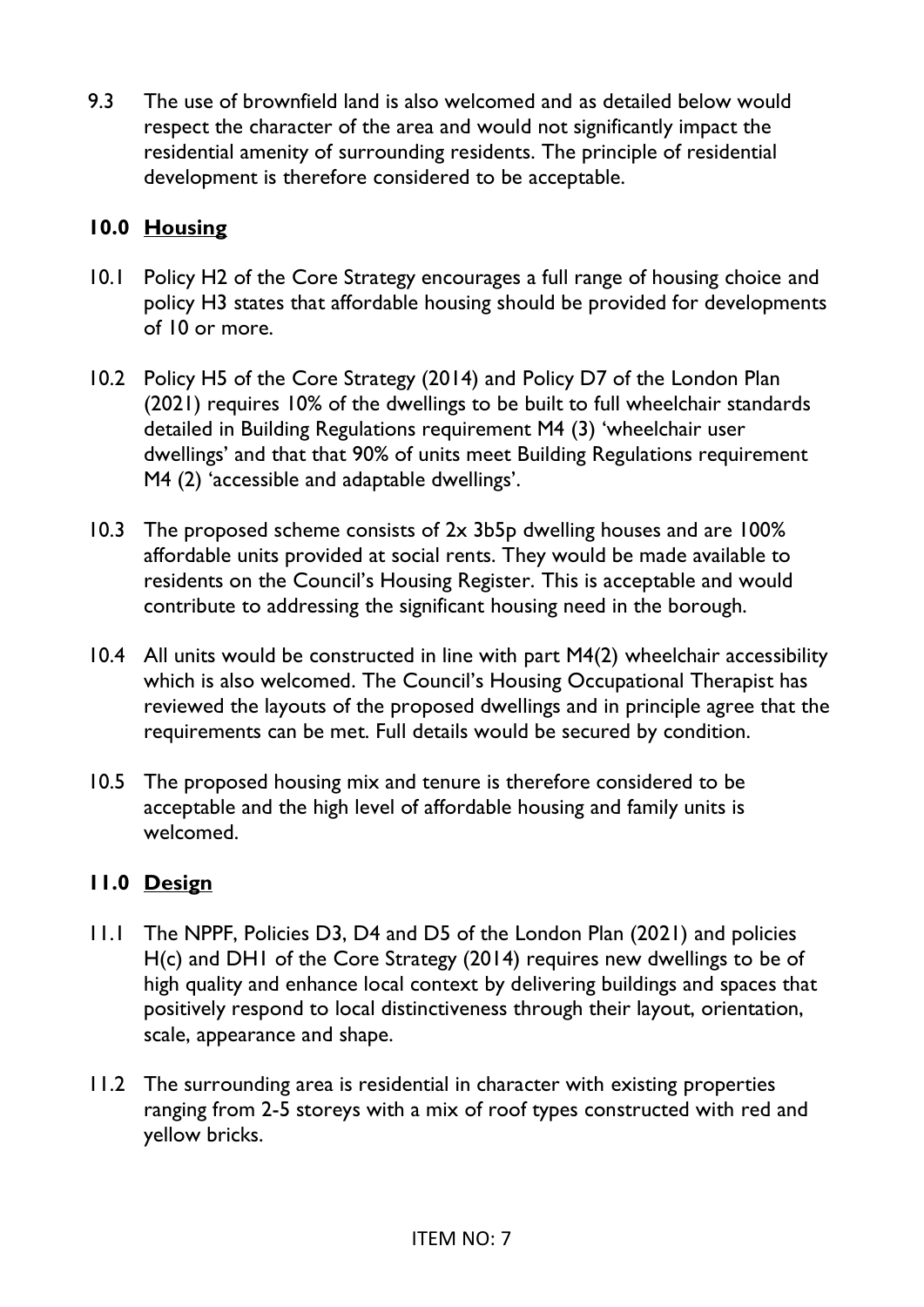- 11.3 The proposed development which would consist of 2x three storey townhouses would integrate successfully within the surrounding context being of a similar height and massing to the surrounding buildings. The proposed siting also creates a successful transition between the 3 storeys flats to the north and 5 storey flats to the south east.
- 11.4 The proposed development would be visible from Parish Gate Drive and Restons Crescent. The overall height and massing, materiality, pitches roof and siting which follows the curve of Parish Gate Drive would result in a harmonious addition to the streetscene and is an appropriate design for this infill site.



**Figure 5 Proposed aerial view looking north east** 

11.5 A red brick is proposed as the primary facing material with windows proposed in metalwork and contrasting darker brick used as decorative features around the windows. The use of red brick and pitched roof slopes would help to connect the development with the surrounding area as similar materials are used with the decorative brick and fenestration providing a contemporary aesthetic to the buildings' appearance.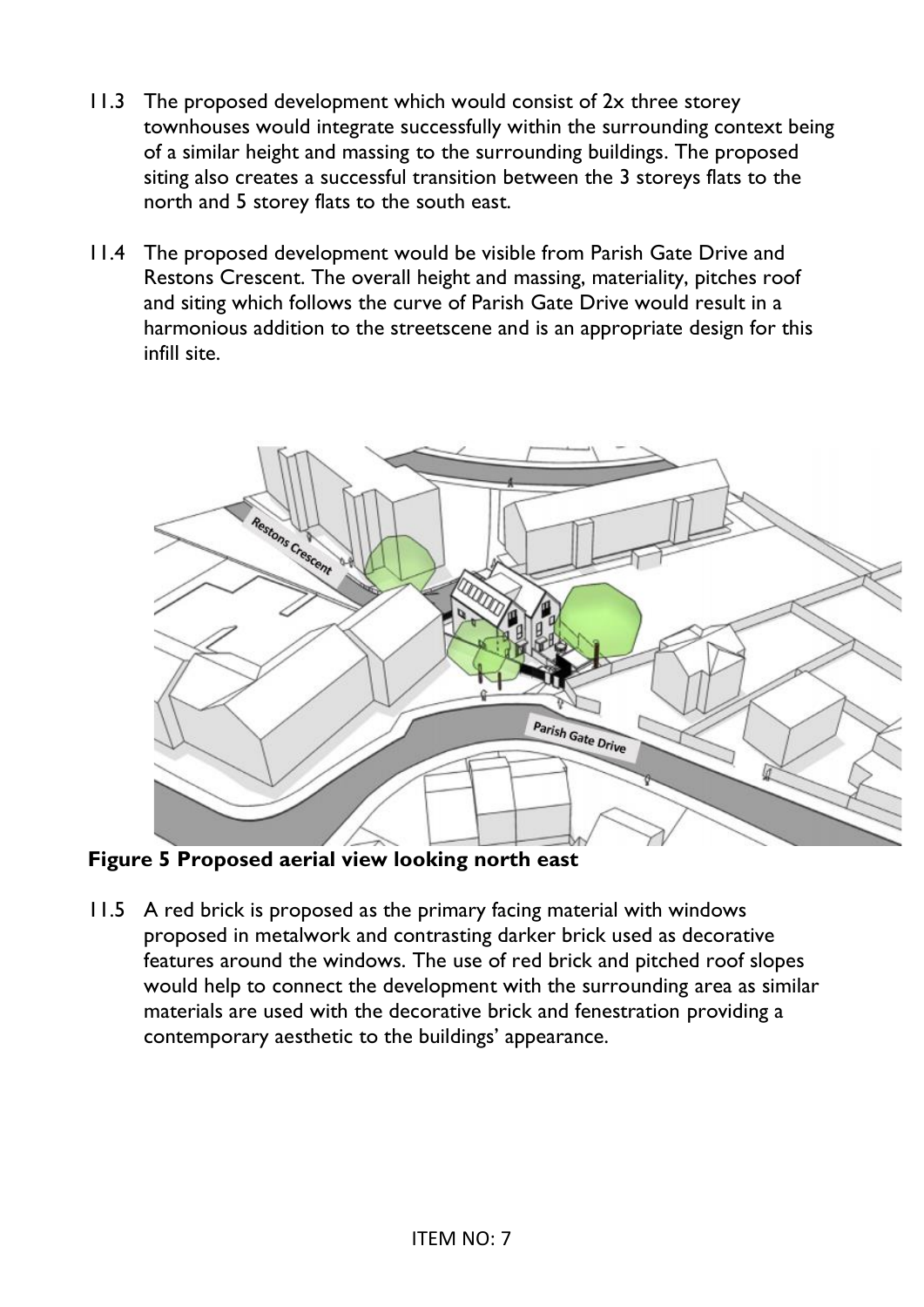

**Figure 6 Proposed CGI looking south from Parish Gate Drive** 

- 11.6 With regards layout, the proposed buildings are arranged to create as much active frontage as possible towards Parish Gate Drive and Restons Crescent with access to servicing located on Restons Crescent within Greenwich to provide access for waste collection.
- 11.7 Two (2) car parking spaces are proposed to the south of the site and would be accessed from Restons Crescent, no objections are raised to this and would be in keeping with existing vehicular access in the area.
- 11.8 Conditions are recommended for details of materials to ensure that they are high quality (refer to Appendix 2 for the full wording).
- 11.9 The proposed development is considered to be of a high- quality design and the layout, scale, bulk and massing would integrate well with the existing and proposed surrounding development.
- 11.10 For these reasons the design of the proposed development and its impact on the townscape is considered to be acceptable and complies with relevant national and local policies.

#### **12.0 Impact on neighbouring amenity**

12.1 Core Strategy (2014) Policies H5, DH(b) and Policies D3, D6, D14 and D14 London Plan (2021) states that it must be demonstrated that the proposed development does not cause an unacceptable loss of amenity to adjacent occupiers by reducing the amount of daylight, sunlight or privacy they enjoy, or result in an unneighbourly sense of enclosure, loss of privacy or overbearing impact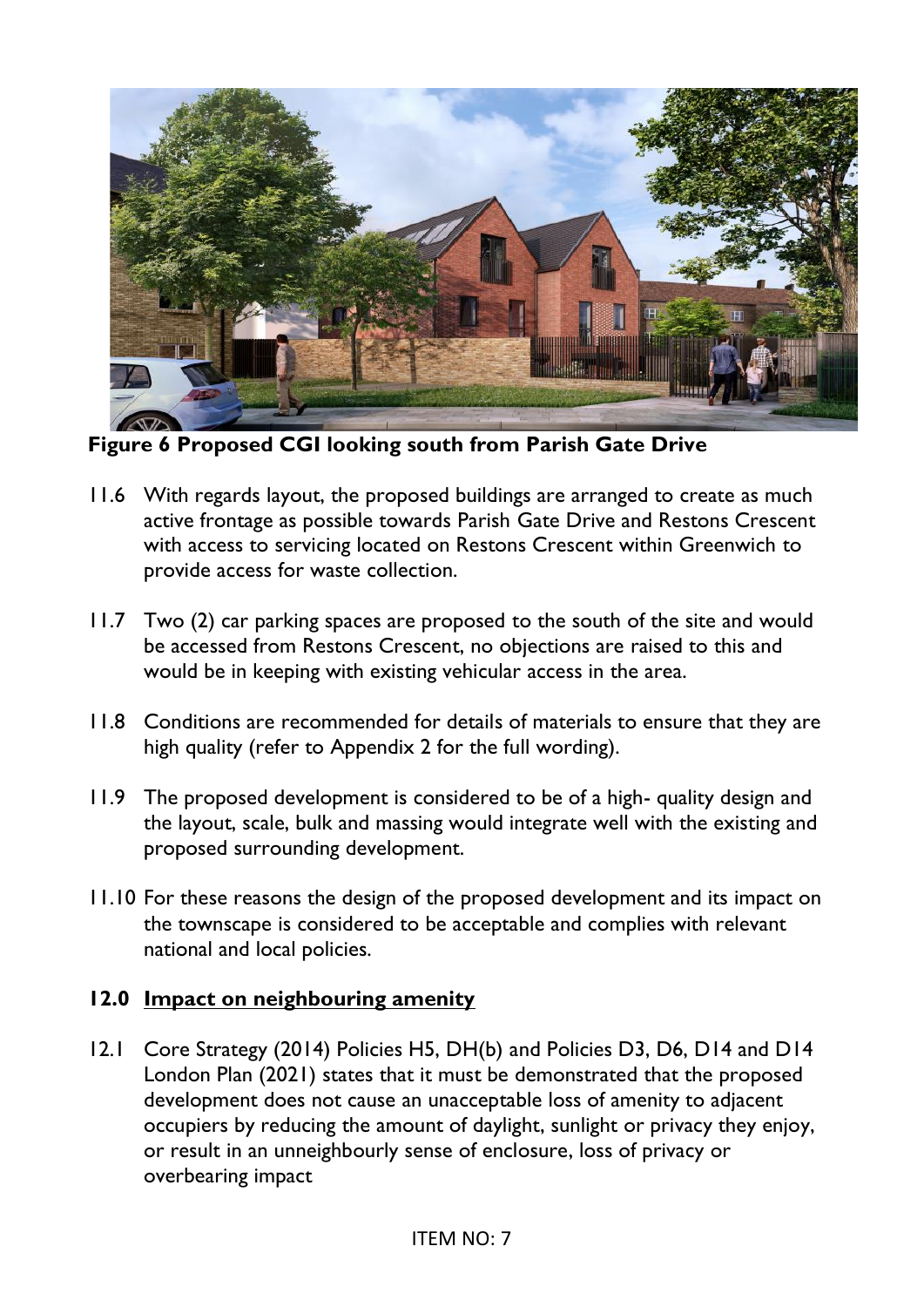## Noise, Privacy, Overbearing and Sense of Enclosure

12.2 The proposed development would be located 5.1m- 23.1m from neighbouring properties as shown in the below figure.



**Figure 7 Proposed separation distances** 

- 12.3 There would be a separation distance of 5.1m at 12-20 Parish Gate Drive and 8.6m at 93- 109 Restons Crescent. Window to window relationships here are located at oblique angles with no direct overlooking into habitable rooms. The proposed flank windows on the east elevation belonging to bedrooms and bathrooms would also be obscure glazed. Therefore, whilst there would be some overlooking at 12-20 Parish Gate Drive and 93- 109 Restons Crescent, any significant impacts would be limited due to proposed obscure glazing and oblique angles.
- 12.4 The remaining separation distances of 15.3m- 23.1m are sufficient to mitigate against significant overlooking and loss of privacy. The overall openness of the area and unobstructed views to the north and south would also mitigate against significant overbearing and sense of enclosure impacts.
- 12.5 Objections have also been raised with regards to noise impacts. The proposed residential use is in keeping with the area and therefore associated noise impacts would be commensurate and in scale with the existing environment.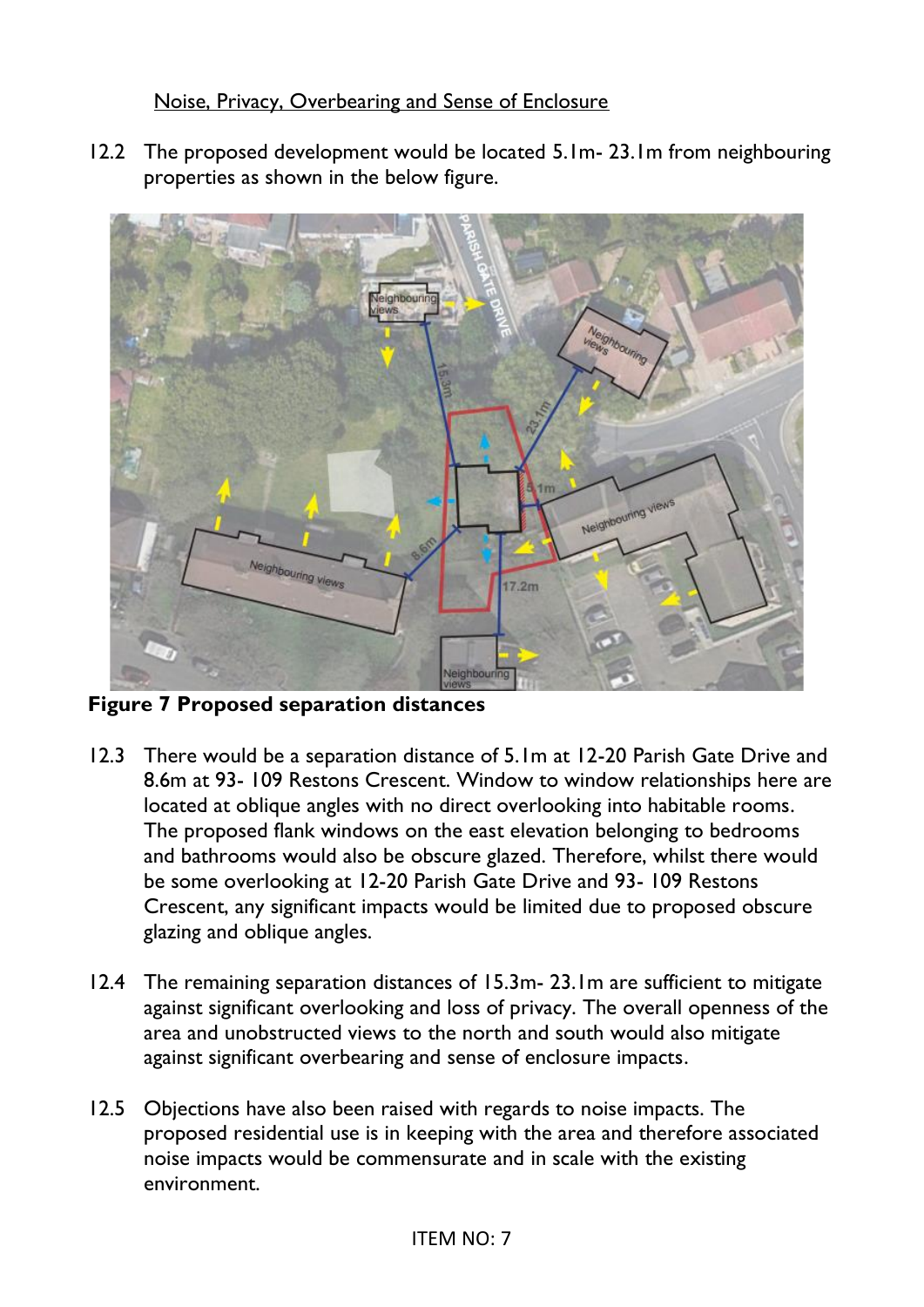12.6 Whilst it is acknowledged that the proposed development would be visible from the surrounding residential properties, the proposed separation distances, relative openness of the site and incorporation of obscure glazing to flank elevation windows would prevent any undue privacy, overlooking, overbearing and sense of enclosure impacts and existing residents would have a good level of visual amenity.

#### Daylight and Sunlight

- 12.7 As shown in the below figure, the following properties located on Bexley Road, Parish Gate Drive and Restons Crescent figure have been tested for daylight and sunlight impacts. The properties were assessed in accordance with BRE's guide Site Layout Planning for Sunlight and Daylight: A Guide to Good Practice (2011).
- 12.8 As discussed in further detail below all windows and rooms tested would pass BRE guidelines.
	- 1. 314-316 Bexley Road 2. 3-7 Parish Gate Drive
	- 3. 12-20 (Even) Parish Gate Drive 4. Restons Crescent

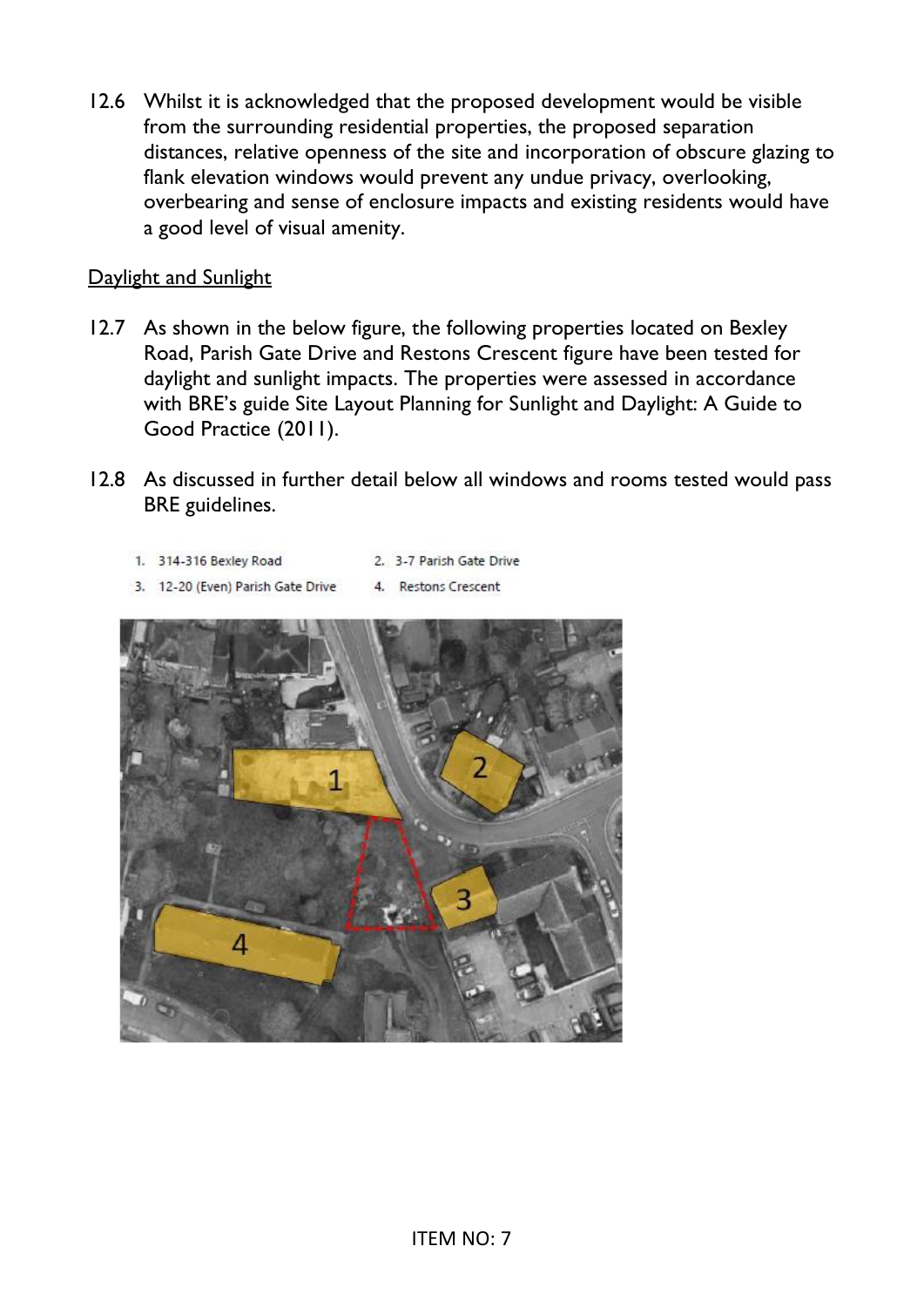#### *Daylight*

- 12.9 For calculating daylight to neighbouring properties affected by a proposed development, the primary assessment is the vertical sky component (VSC) method of assessment together with the no sky line (NSL).
- 12.10 The VSC test measures the amount of sky that is visible to a specific point on the outside of a property, which is directly related to the amount of daylight that can be received. It is measured on the outside face of the external walls, usually at the centre point of a window. The test should be applied to the main window of each habitable room.
- 12.11 The NSL test calculates the distribution of daylight within rooms by determining the area of the room at desk / work surface height (the 'working plane') which can and cannot receive a direct view of the sky and hence 'sky light'.
- 12.12 For the above methods, the guidance suggests that existing daylight may be noticeably affected by new development if:
	- Windows achieve a VSC below 27% and are reduced to less than 0.8 times their former value; and
	- Levels of NSL within rooms are reduced to less than 0.8 times their former values.
- 12.13 It is important to note that a flexible approach should be taken with regards to the BRE guidelines and the target values contained within are not mandatory. Different target values may be appropriate depending on the character of the site and the extent of the urban character.
- 12.14 The results of the VSC and NSL assessment have shown that all habitable windows and rooms tested would receive daylight levels well above the standard BRE target.

 *Sunlight* 

- 12.15 The BRE guide explains that obstruction to sunlight may become an issue if:
	- o Sunlight refers to the amount of direct light received by the sun. In accordance with the BRE Guide, only windows belonging to main habitable rooms i.e. living rooms facing within 90 degrees of due south are assessed.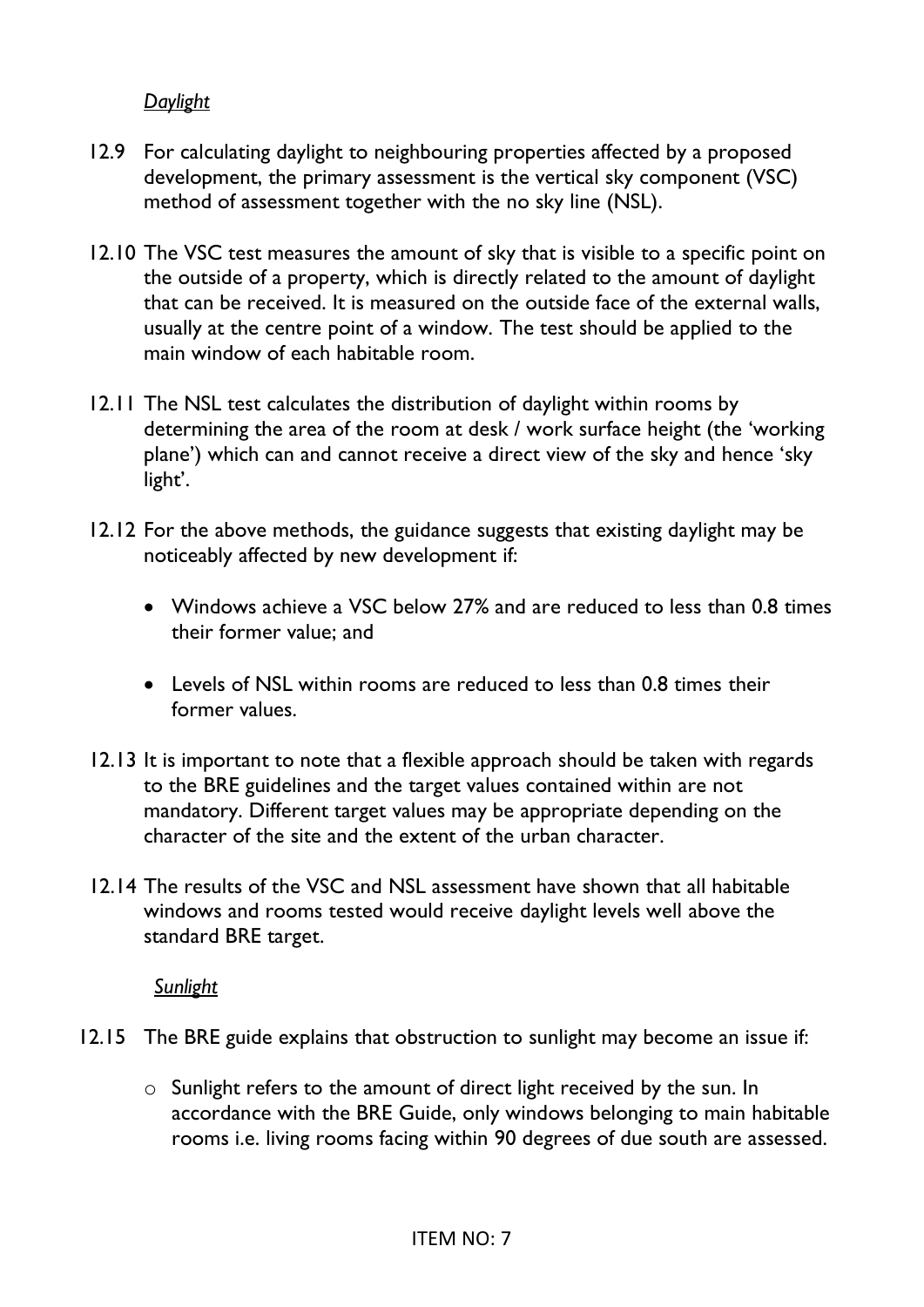- $\circ$  The BRE establishes that the sunlight availability of the buildings may be adversely affected if the windows receive less than 25% of Annual Probable Sunlight Hours (APSH) or less than 5% Winter Probable Sunlight Hours (WPSH).
- 12.16 All rooms tested for sunlight impacts would fall within BRE guidelines for sunlight testing.

#### **Overshadowing**

- 12.17 BRE guidance states that at least 50% of open spaces should receive 2 hours of sunlight on 21st March.
- 12.18 The results of our overshadowing assessment show that the amenity area located to the rear of 93-103 Restons Crescent receives at least 2 hours of sun in the existing condition. In the proposed condition, the retained value will remain the same at the existing. As such, the BRE guidelines will be fully satisfied.

#### **Conclusion**

- 12.19 There would be no significant impacts to neighbouring properties in terms of impact on daylight, sunlight and overshadowing.
- 12.20 Due to proposed separation distances and the open nature of the site, there would also be no significant impacts relating to outlook, sense of enclosure, overlooking and overbearing and the proposed development is therefore considered to be acceptable with regards to impact on neighbouring amenity.

### **13.0 Standard of Accommodation**

### Space Standards

- 13.1 Policy D6 of the London Plan (2021), Core Strategy Policy H5 (2014), The Mayor's Housing SPG (2016) and the Nationally Described Space Standard's (2015) requires housing developments to be of the highest quality internally and externally and either meet or exceed minimum space standards.
- 13.2 All of the proposed homes in the development would meet the minimum space standards. All units would also have access to private amenity space in the form of private gardens measuring 111.4m2 and 91.6m2 which exceeds the minimum requirement of 10sqm.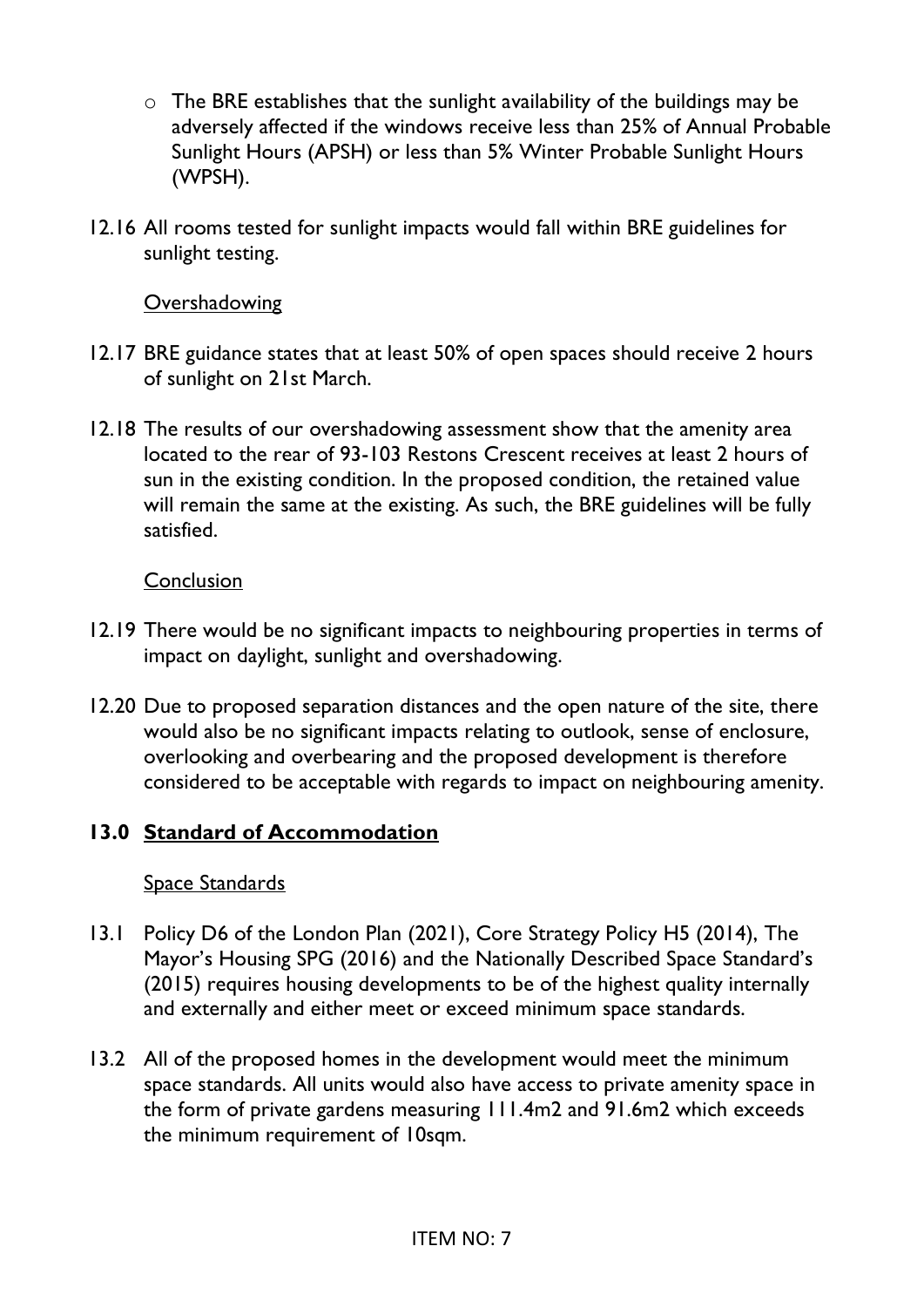13.3 This is acceptable and officers are satisfied that the proposed development would meet all of the required internal space standards.

### Daylight and Sunlight

- 13.4 An internal daylight and sunlight report has been carried out for the proposed units in accordance with BRE's guide Site Layout Planning for Sunlight and Daylight: A Guide to Good Practice (2011).
- 13.5 The guidance on daylight and sunlight provided by the BRE, Mayor of London and DCLG each suggest that the given criteria need to be interpreted flexibly and in consideration of the constraints and character of the site.
- 13.6 The average daylight factor (ADF) test was carried out to determine the level of daylight for the proposed residential properties. The ADF measures the overall amount of daylight in a space. The BRE guide recommends in new dwellings, the minimum ADF is 1 % for bedrooms, 1.5% for living rooms, 1.5% for living/ kitchen/diners and 2 % for kitchens.
- 13.7 Sunlight refers to the amount of direct light received by the sun. In accordance with the BRE Guide, only windows belonging to main habitable rooms i.e. living rooms facing within 90 degrees of due south are assessed.
- 13.8 The BRE establishes that the sunlight availability of the buildings may be adversely affected if the windows receive less than 25% of Annual Probable Sunlight Hours (APSH) or less than 5% Winter Probable Sunlight Hours (WPSH).
- 13.9 All rooms tested would meet ADF guidelines. The results of the sunlight assessment have shown that both living rooms tested would achieve the recommended levels of 25% Annual Probable Sunlight Hours (APSH). For winter sunlight (WPSH) one living room (R2) would have a slightly lower value of 3% rather than a BRE target level of 5% however given that this unit would meet all other internal space and daylight/ sunlight standards this is acceptable and overall a good standard of accommodation would be provided.
- 13.10 With regards to amenity spaces a combined result of 46.2% is proposed. Given that this falls marginally below the 50% target and that amenity space is provided well above the minimum requirement, this is considered to be acceptable and future residents would have access to a good quality amenity space.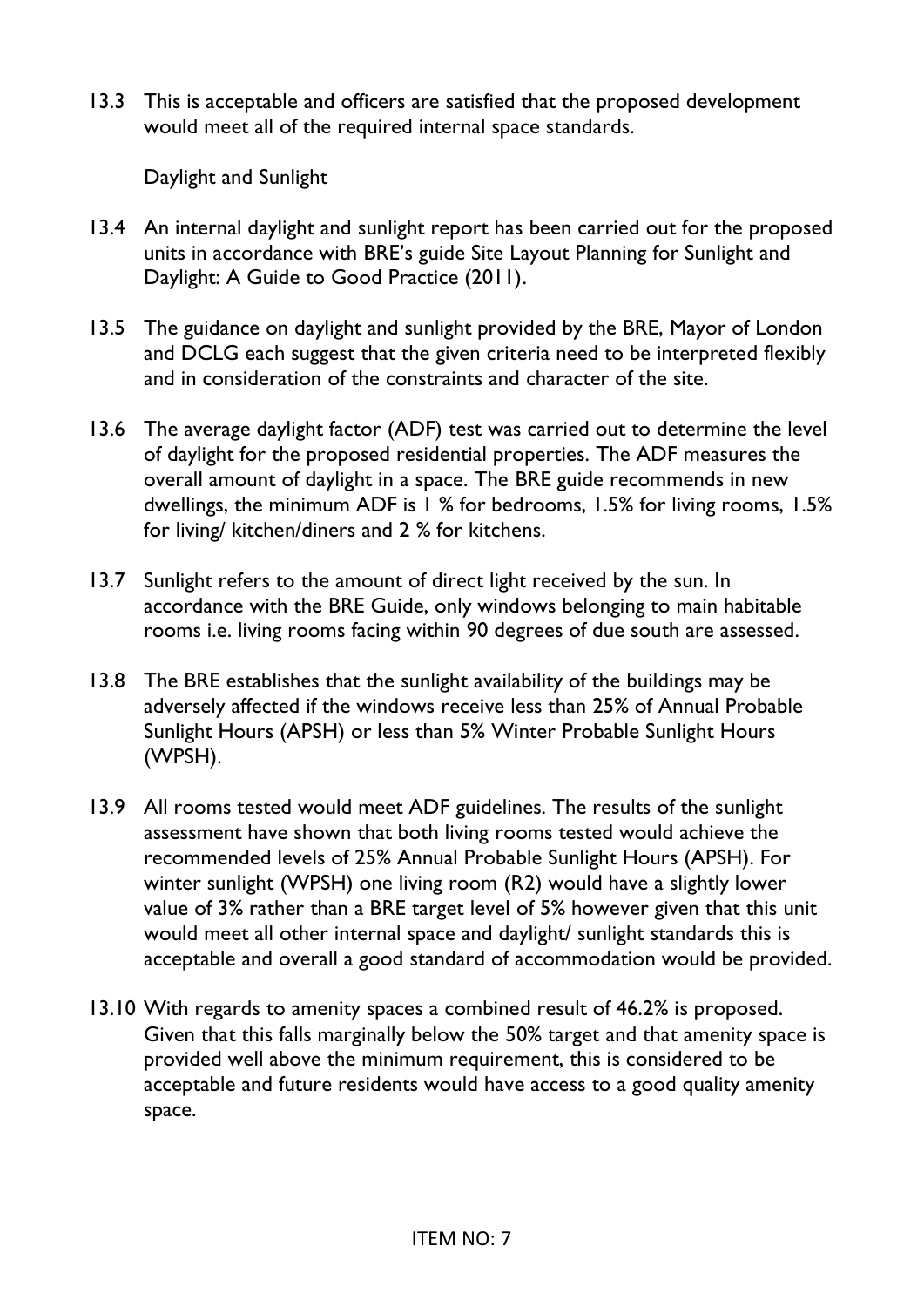13.11 In conclusion whilst the propose private amenity spaces and one living room would fall below recommended guidelines these transgressions are well within the flexible approach taken by BRE guidelines and are considered to be acceptable.

# **14.0 Environmental Health**

### Land Contamination

- 14.1 Policy E(e) of the Core Strategy states where contamination is found, development must be built and occupied safely without any adverse environment or health impacts.
- 14.2 The submitted land contamination phase 1 study report has identified potential pollution linkages associated with the previous use of the site as a Council yard. An intrusive site investigation is recommended to determine the presence and extent of contamination together with remedial measures which would be secured by condition. This approach is acceptable, and the condition would ensure that any pollution identified would be mitigated and site made appropriate for residential use.
- 14.3 Subject to details of further investigative measures remedial works the proposed development is acceptable with regards to land contamination.

# **15.0 Transport and Highways**

- 15.1 London Plan (2021) policies T5 and T6 set out vehicle and cycle parking's standards for residential dwellings. A maximum number of 15.75 spaces is recommended for the application site which has a PTAL rating of 1b together with 23 cycle parking spaces.
- 15.2 Policy SI7 of the London Plan (2021) states that developments should have adequate, flexible, and easily accessible storage space and collection systems.
- 15.3 Core Strategy policy IM(b) and (c) and policies T3 and T4 of The London Plan (2016) also seeks to prevent negative impacts upon the highways network.
- 15.4 A total of 2 car parking spaces are proposed together with 4 cycle parking spaces within application site. This is acceptable and in compliance with minimum parking and cycle standards.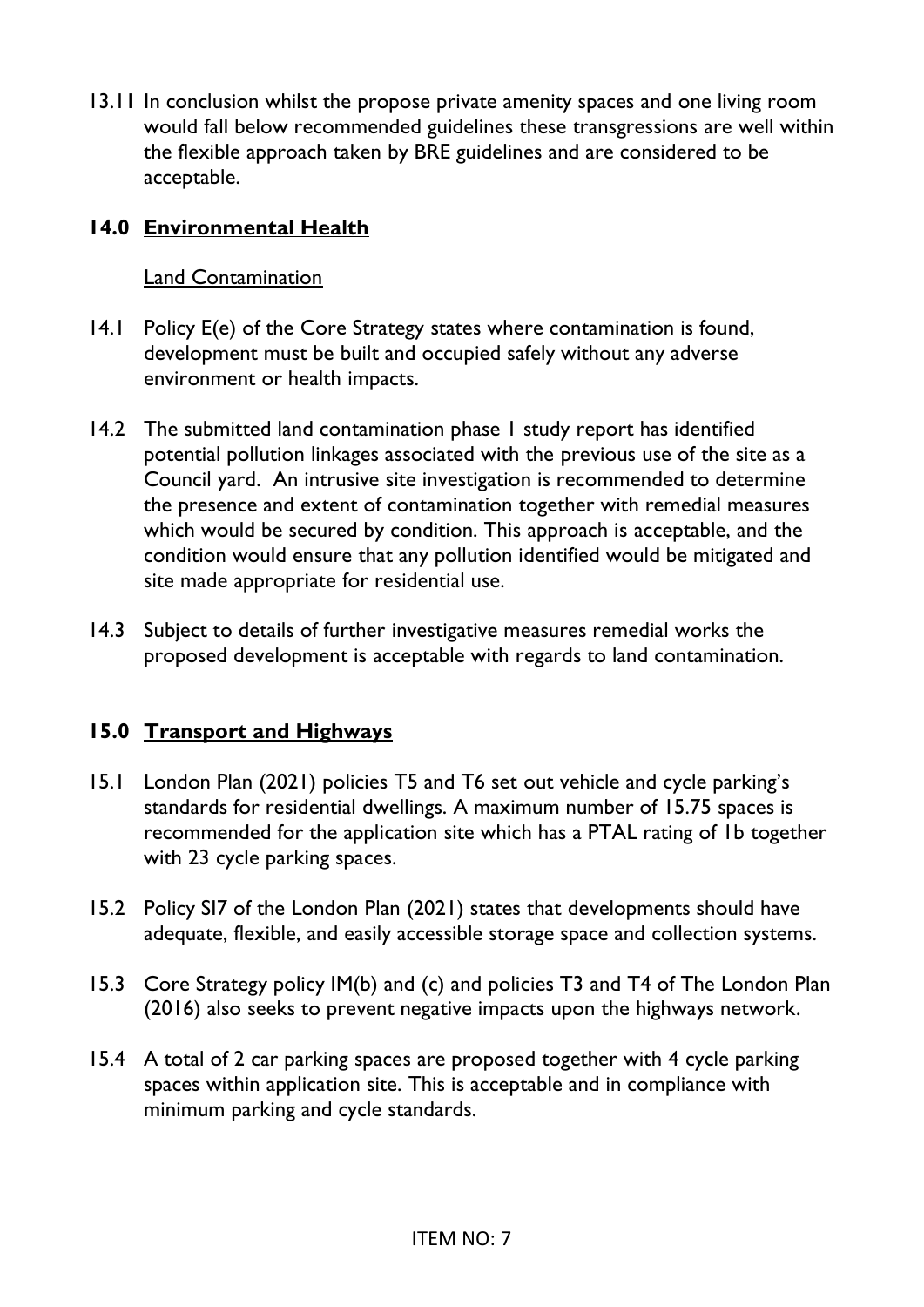- 15.5 As parking would not be displaced, due to the size of the scheme and level of parking proposed, the proposed development would not have a significant impact on parking stress levels in the area. A scheme of this size would also not significantly impact the highways network or impact local traffic.
- 15.6 Refuse and servicing would be carried out from Restons Crescent with residents utilising the existing bin store and responsible for moving bins on collection day. This is acceptable and Councils refuse and highways officers have raised no objections to the scheme.
- 15.7 Construction noise impacts would be controlled through a construction method statement and a condition limiting hours of demolition and construction to 08:00 to 18:00 hours Monday to Friday, and 08:00 to 13:00 hours on Saturdays, with no noisy working audible at the site boundary being permitted on Sundays or Bank Holidays. An informative requiring reference to the Councils' Construction Site Noise Code of Practice would also be attached to the application.
- 15.8 The proposed highways, servicing and parking arrangements are therefore acceptable and accommodates the needs of existing and proposed residents without unduly impacting the surrounding road network or parking stress levels.

### **16.0 Biodiversity**

- 16.1 Policies G5, G6 and G7 of the London Plan (2021) and policy OS4 of the Core Strategy (2010) seek wherever possible to ensure that development makes a positive contribution to the protection, enhancement, creation and management of biodiversity.
- 16.2 A preliminary Ecological Assessment was commissioned to carry out a search for protected or notable species including not limited bats, birds, reptiles, plants and toads.
- 16.3 The results of the surveys show that the site is dominated by non-native scrub, scattered trees, with smaller areas of poor quality vegetation and hardstanding. The assessment also did not find any evidence of roosting bats or reptiles.
- 16.4 Overall the biodiversity value of the site has been assessed to be of low value with the trees present having a low to negligible potential for birds and bats. Bird and bat boxes are proposed which would enhance the biodiversity of the site with relation to animal species. Recommendations for incorporating log piles and standing deadwood to provide favourable habitat are also proposed.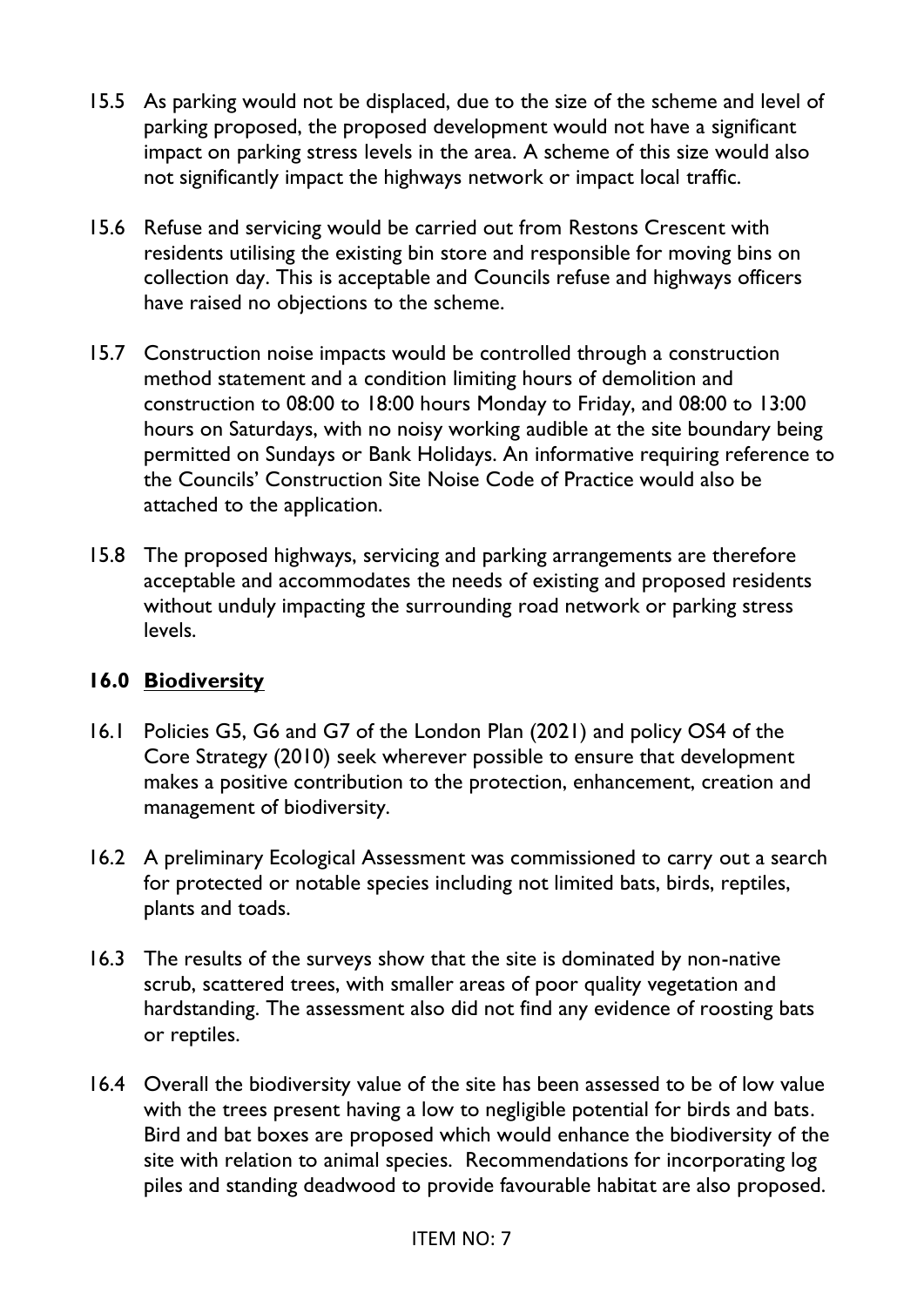16.5 The biodiversity measures are acceptable with suitable mitigation measures in place. Full details would be secured by condition.

**Trees** 

- 16.6 An arboriculture report has been submitted in support of the application. The report has been prepared in accordance with document BS5837 Trees in relation to design, demolition and construction (2012). Trees are categorized in A, B, C and U values. Category A trees are considered to be of the highest value, category B of moderate value, category C of a lower value and category U consisting of trees which are dead, dying or unsuitable for retention.
- 16.7 The arboricultural report has identified a total of 15 trees (6 on site and 9 surrounding) including a number of mature trees. A total of 5 trees are shown as being removed as a direct result of the consideration of responsible estate management proposals, and to make the site and surrounding area safe.
- 16.8 Trees T2, T3, T4, T5 and T6 as shown in the below figure would be removed and 3 replacement trees planted. With the exception of T5 all trees proposed to be felled also have a life expectancy of less than ten years.



**Figure 8 Tree removal plan** 

ITEM NO: 7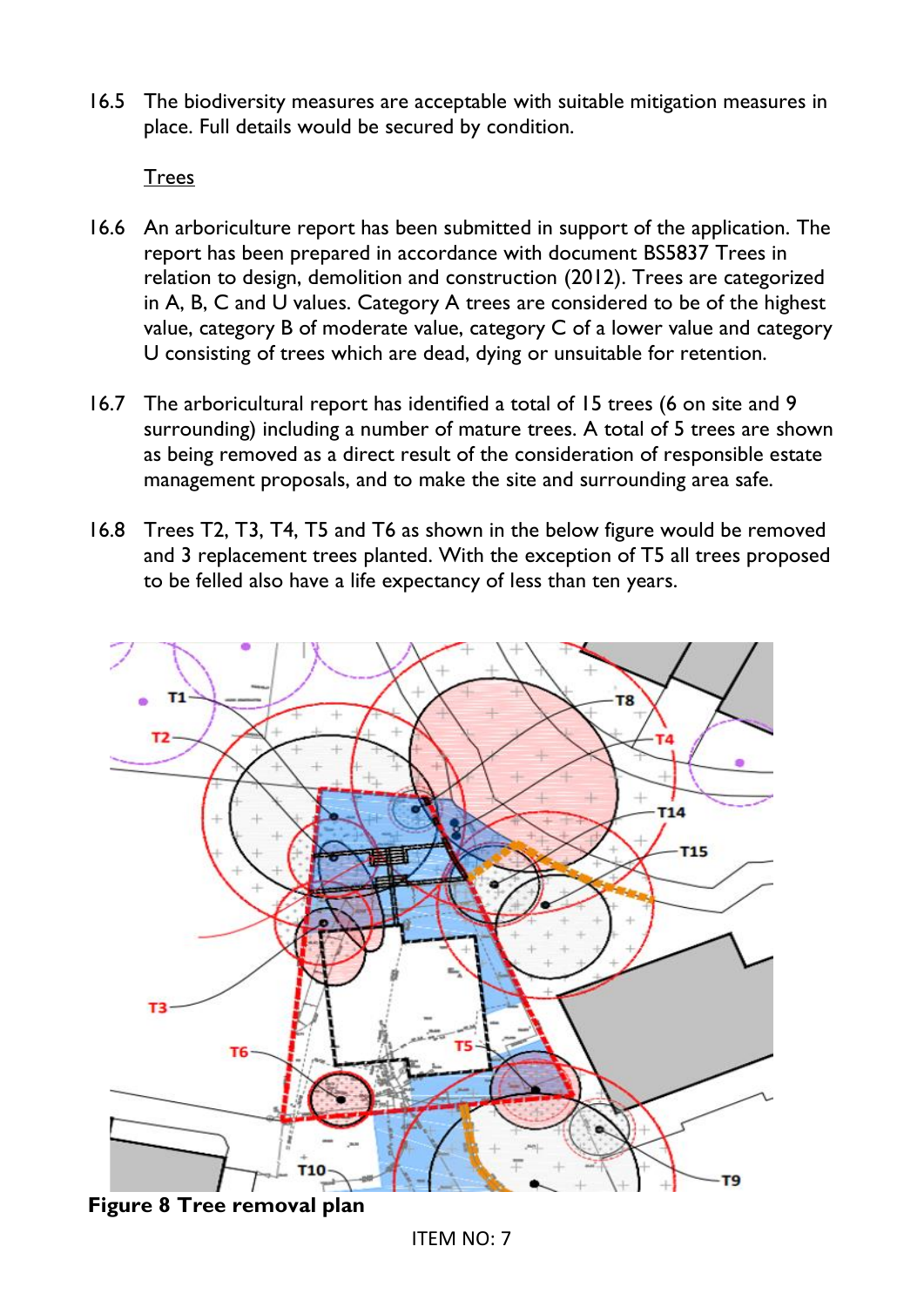

**Figure 9 Trees T2, T3 and T4 to be removed** 

- 16.9 Trees T2 and T3 are located on the western boundary of the site and are visible from the public realm. Due to severe lean to the south these are suppressed by tree T1 and would unlikely be healthy specimens. As a result, no objections are raised to the removal of these trees due to site constraints which impact on health and longevity.
- 16.10 Tree T4 is visually prominent from the street scene and is categorised as having 4 major limbs overhanging the footpath with some signs of rot. Due to the severe leaning and size of the tree, it is recommended for removal due to public health reasons. On this basis no objections are raised towards the removal of this tree.
- 16.11 Tree T5 is a category C tree and due to its proximity to the adjacent building and gable end windows and is recommended for removal. In addition to this due to shading caused by other trees its quality would be limited and would continue to cause a nuisance to neighbouring residential properties, obscuring windows and requiring constant pruning. As a result, no objections are raised towards the removal of this tree.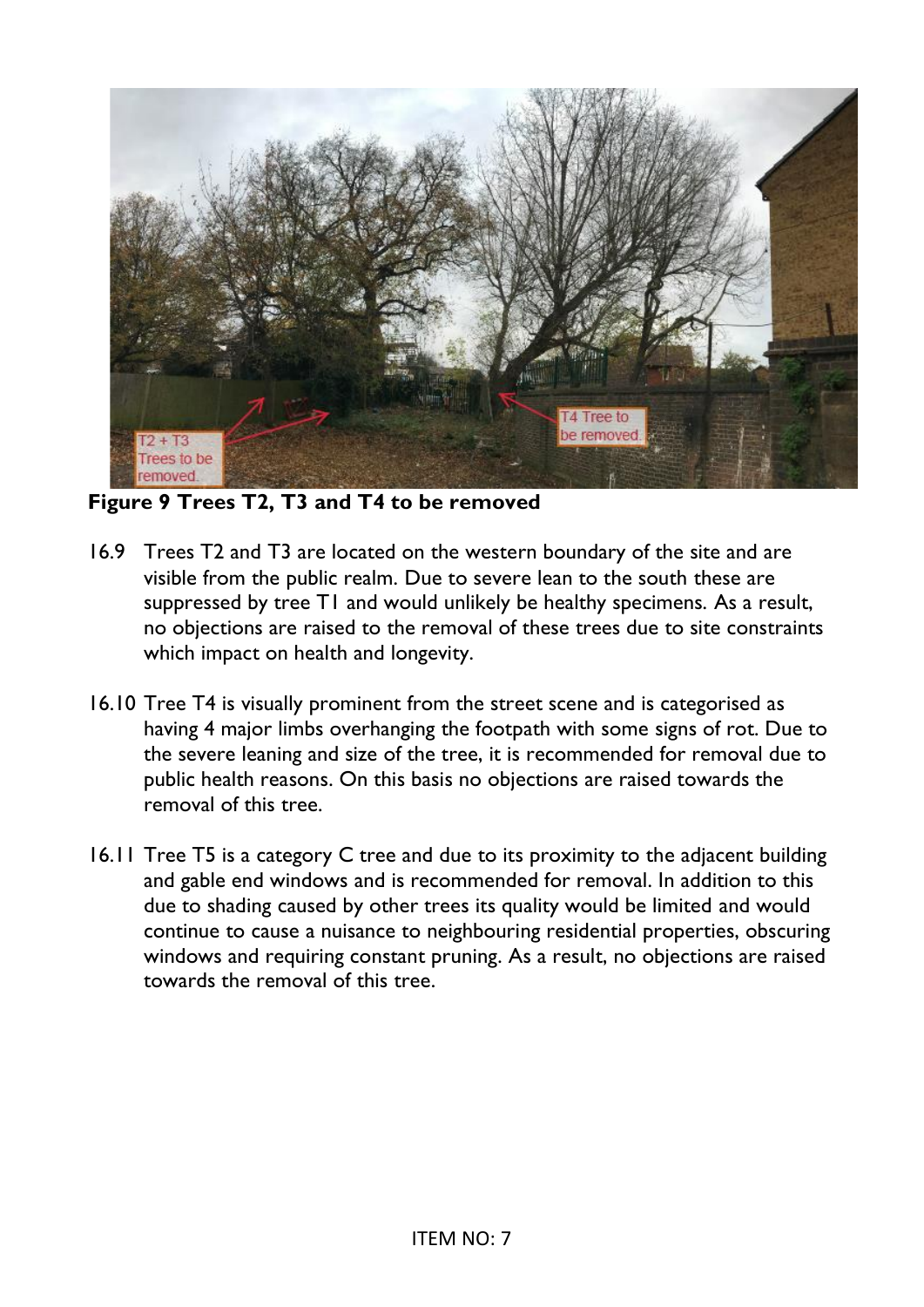

**Figure 10 Trees T5 and T6 to be removed** 

- 16.12 Tree T6 is in poor condition with a life expectancy of less than 10 years and for this reason is recommended for removal.
- 16.13 It is acknowledged that the trees to be felled with particular reference to tree T4 make a positive contribution to the streetscene and provide an overall green character to the area, however there are mitigating circumstances as detailed above related to the overall health, lifespan and public safety which justify their loss.
- 16.14 Some visual impact would be mitigated by the planting of 3 additional trees however despite the loss of trees, the high quality design of the proposed dwellings would result in an overall enhancement to the streetscene in comparison to the existing vacant, hard surfaced site. Due to the presence of a number of trees and planting in and around the immediate area the existing green character would also be retained.
- 16.15 Further to this, it is considered that the public benefit of the proposed development and provision of 2 family social rented homes would outweigh the harm to the streetscene caused by the loss of the proposed trees.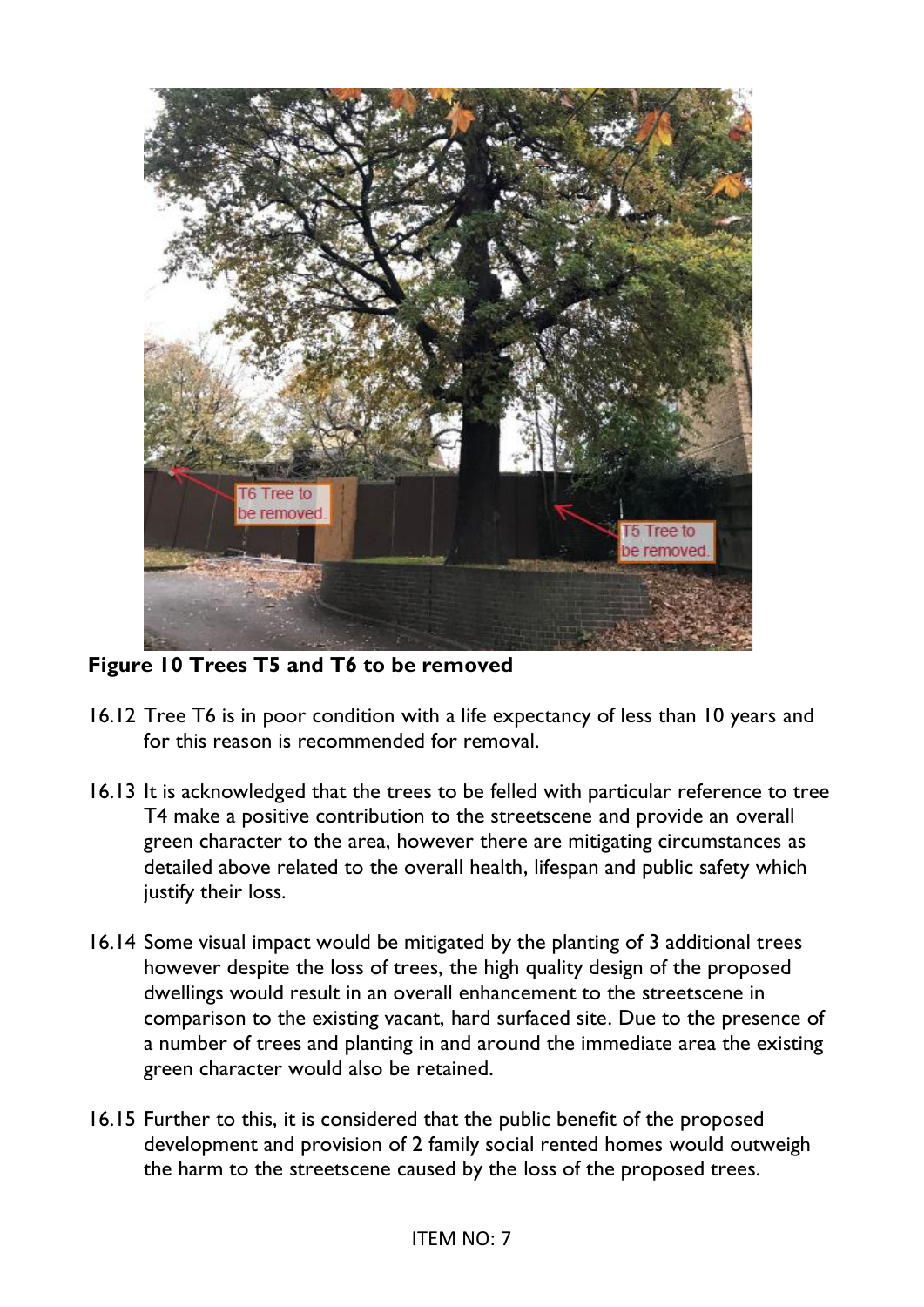- 16.16 The Councils ecology officer has reviewed the application and raises no objections and overall the proposed tree retention and planting measures are acceptable.
- 16.17 Therefore, in consideration of the health of the trees to be felled, management and public safety considerations together with the public benefits of the scheme the scheme is considered to be acceptable with regards to the loss of trees on site.

# **17.0 Sustainability**

### **Energy**

- 17.1 The NPPF and the London Plan (2021) Policy SI 2 seeks an overall reduction in carbon dioxide emissions whilst Policy SI 2 and Royal Greenwich Policy E1 state proposals should make the fullest contribution to minimising carbon dioxide emission in accordance with the energy hierarchy.
- 17.2 Baseline emissions have been assessed for Building Regulations 2013 Part L1A and Part L2A. To comply with Royal Greenwich Local Plan and London Plan policies the domestic component of the proposed scheme will have to meet zero carbon and the non-domestic element, a minimum reduction onsite of 35% in regulated CO2 emissions over Building Regulations 2013 Part L.
- 17.3 The proposed development would achieve a reduction in CO2 emissions of 102.85% which exceeds the minimum 35% required by Part L 2013. This has been achieved by proposed passive design measures, heating and hot water systems in the form of ASHPs and a 7.4kWp solar PV system.
- 17.4 Water efficient sanitary fittings would be installed in all residential units and would achieve an internal water consumption rate of below 105 l/p/d w. This aspect of the development would be secured by condition.
- 17.5 This is acceptable and subject to condition securing detailed information of energy savings, officers raise no objections to this element of the proposal.

# **18.0 Mayoral Community Infrastructure Levy (MCIL)**

18.1 The Mayor has introduced a London-wide Community Infrastructure Levy (CIL) to help implement the London Plan, particularly policy T9. The Mayoral CIL formally came into effect on 1st April 2015, and it will be paid on commencement of most new development in Greater London that was granted planning permission on or after that date. The Mayor's CIL2 will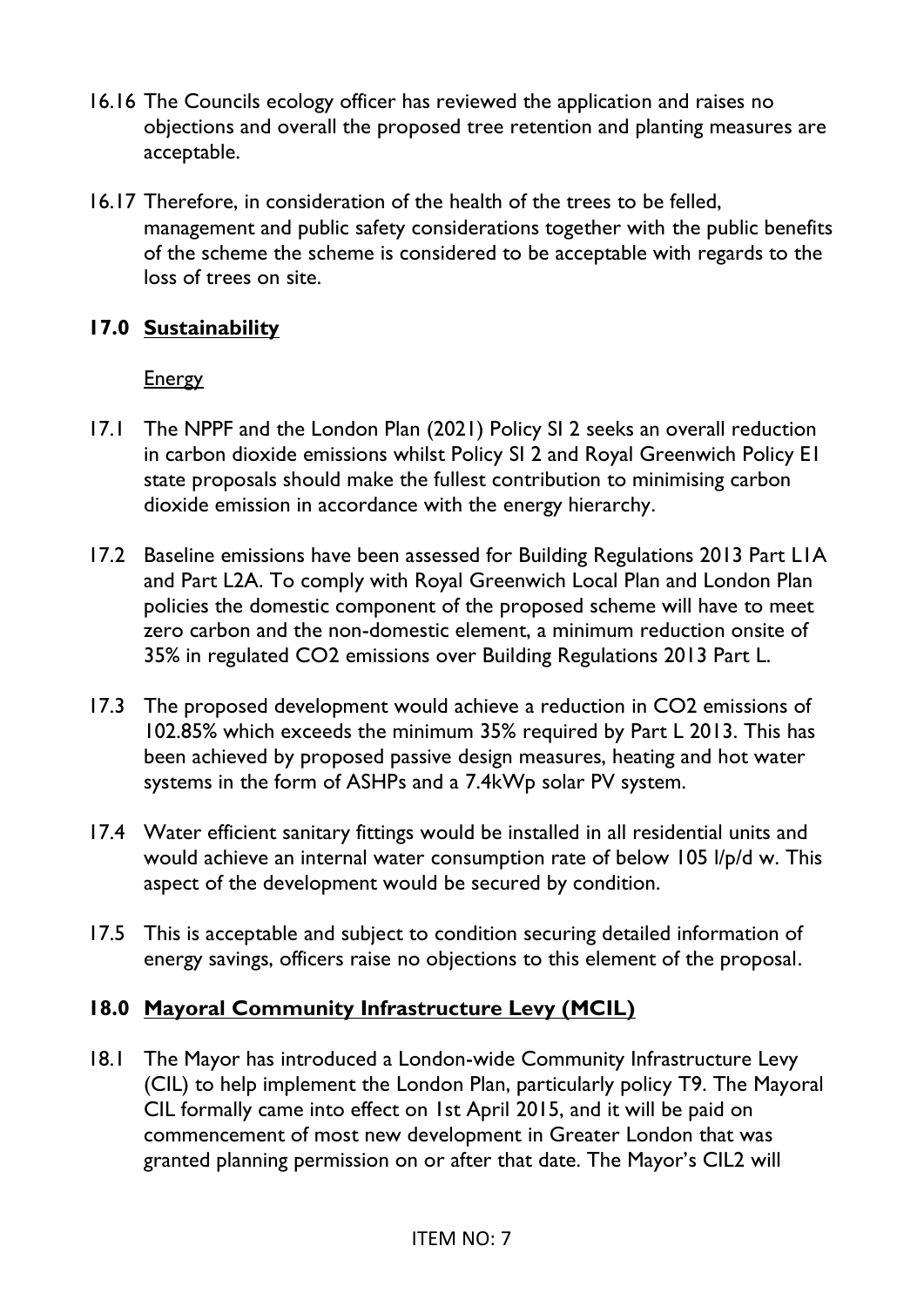contribute towards the funding of Crossrail. The Mayor has arranged boroughs into three charging bands.

18.2 The current application is liable to this requirement however as the proposed development is for social housing would be liable for relief.

# **19.0 RBG CIL**

- 19.1 The Royal Borough adopted its Local Community Infrastructure Levy (CIL) charging schedule, infrastructure (Regulation 123) list, instalments policy and exceptional circumstances relief policy on the 25th March 2015 and came into effect in Royal Greenwich on the 6th April 2015.
- 19.2 The application is liable to this requirement, however as the proposal is for affordable housing would be eligible for an exemption.

#### Implications for Disadvantaged Groups

- 19.3 The implications for disadvantaged groups identified below are an integral part of the consideration of the development and community benefits as set out in the report:
	- Delivery of 2 family sized social rented units,
	- Carbon neutral scheme
	- High quality design

### **20.0 Conclusion**

- 20.1 The application is for 2 social rented units. This would make a valuable contribution to the delivery of additional housing within Greenwich, in particular social housing of which there is a significant demand. It is also considered that the design of the development will secure a high quality living environment and complies with the design/ place shaping principles that have been established to guide the redevelopment of the area.
- 20.2 The proposals are therefore acceptable and will make a positive contribution towards delivering social housing for the borough. Accordingly, it is recommended that permission be granted for application reference 21/0914/F, in line with Section 1 of this report.